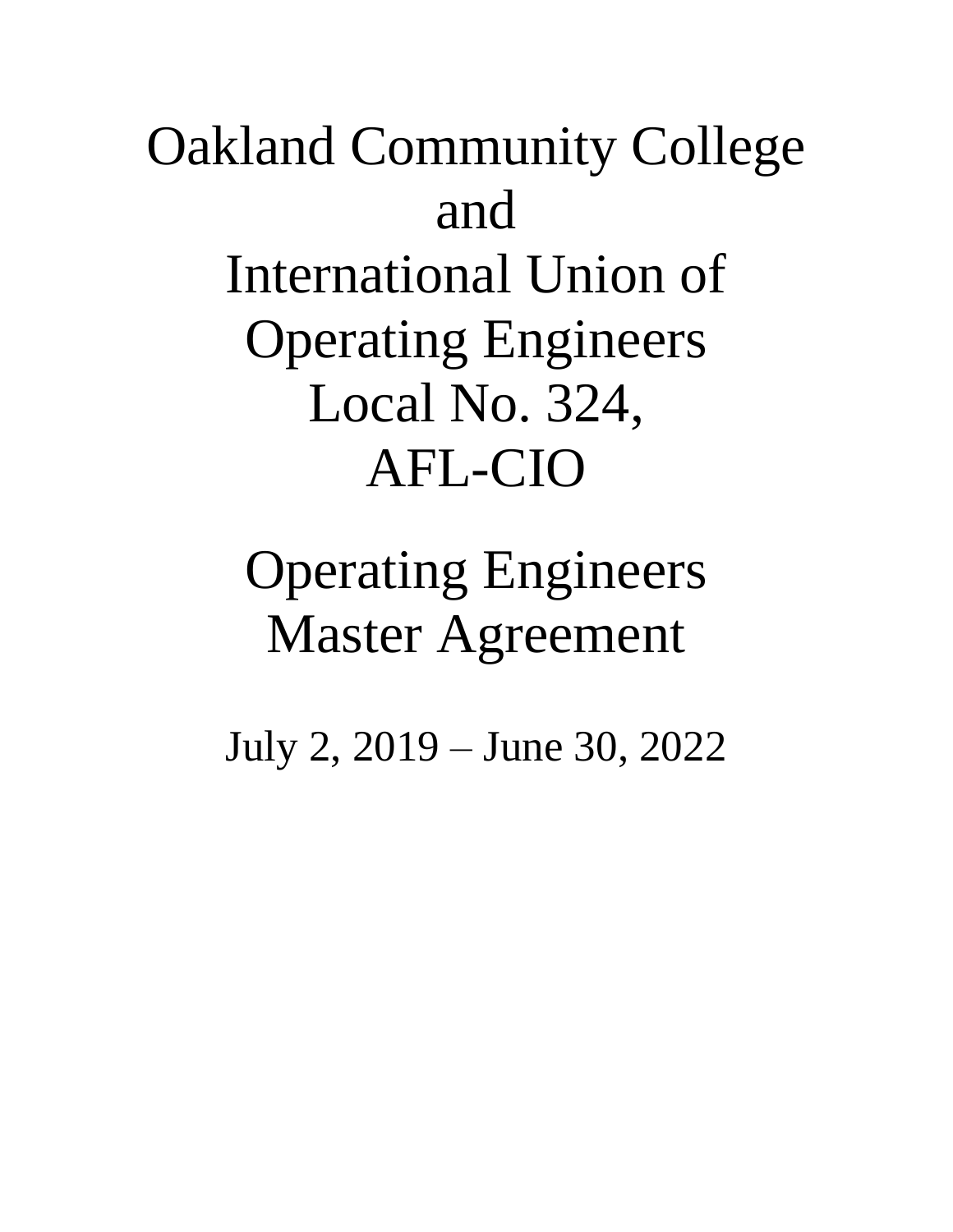#### **TABLE OF CONTENTS**

| 1.<br>2.<br>3.<br>4.<br>5.<br>6.<br>7.<br>8.<br>9.<br>11. Michigan Public School Employees Retirement System (MPSERS) 17 |
|--------------------------------------------------------------------------------------------------------------------------|
|                                                                                                                          |
|                                                                                                                          |
|                                                                                                                          |
|                                                                                                                          |
|                                                                                                                          |
|                                                                                                                          |
|                                                                                                                          |
|                                                                                                                          |
|                                                                                                                          |
|                                                                                                                          |
|                                                                                                                          |
|                                                                                                                          |
|                                                                                                                          |
|                                                                                                                          |
|                                                                                                                          |
|                                                                                                                          |
|                                                                                                                          |
|                                                                                                                          |
|                                                                                                                          |
|                                                                                                                          |
|                                                                                                                          |
|                                                                                                                          |
|                                                                                                                          |
|                                                                                                                          |
|                                                                                                                          |
|                                                                                                                          |
|                                                                                                                          |
|                                                                                                                          |
|                                                                                                                          |
|                                                                                                                          |
|                                                                                                                          |
|                                                                                                                          |
|                                                                                                                          |
|                                                                                                                          |
|                                                                                                                          |
|                                                                                                                          |
|                                                                                                                          |
|                                                                                                                          |
|                                                                                                                          |
|                                                                                                                          |
|                                                                                                                          |
|                                                                                                                          |
|                                                                                                                          |
|                                                                                                                          |
|                                                                                                                          |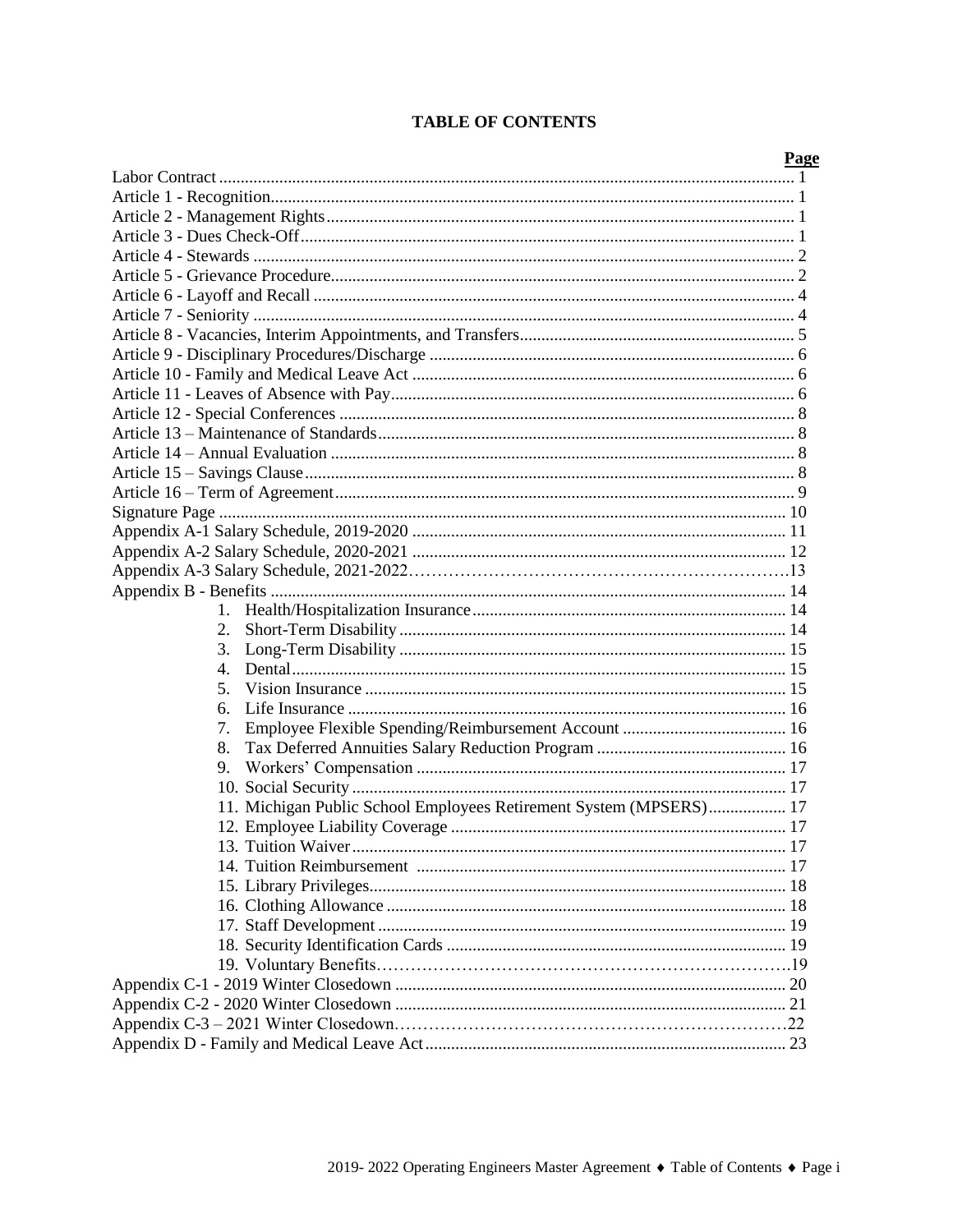#### **OAKLAND COMMUNITY COLLEGE**

#### **LABOR CONTRACT**

Oakland Community College, hereinafter referred to as the "College" and the International Union of Operating Engineers, Local 324, AFL-CIO, hereinafter referred to as the "Union" on July 2, 2019, enter into the following Agreement:

#### **ARTICLE 1 RECOGNITION**

The College recognizes the Union as the exclusive representative to the extent required by Act 379 of the Michigan Public Acts of 1965, as amended, for the purpose of collective bargaining for all Operating Engineer personnel with respect to hours, wages, terms, and conditions of employment, for the term of this Agreement.

Whenever the word he/she or employee is used in this Agreement, it shall be deemed to include both male and female gender.

#### **ARTICLE 2 MANAGEMENT RIGHTS**

The employer, on its own behalf and on behalf of the electors of the Community College District, hereby retains and reserves unto itself all powers, rights, authority, duties and responsibilities conferred upon and vested in it by the laws and the Constitution of the State of Michigan, and the United States, including, but without limiting the generality of the foregoing, the right:

- A. To the executive management and administrative control of the College, its properties, its facilities and the activities of its employees in conformance with their constitutional rights;
- B. To hire all employees and subject to the provision of law, to determine their qualifications and the conditions for their continued employment and to promote all such employees. Just cause shall be required for discipline, dismissals or demotions;
- C. To relieve employees from duties because of lack of work or other legitimate reasons;
- D. To determine the methods, means and personnel by which the operations of the College are to be conducted.

The exercise of the foregoing powers, rights, authority, duties and responsibilities by the Employer, the adoption of reasonable policies, rules, regulations and practices in furtherance thereof, and the use of judgment and discretion in connection therewith shall be limited only by the specific and expressed terms of this Agreement and then only to the extent such specific and expressed terms hereof are in conformance with the Constitution and laws of the State of Michigan and the Constitution and laws of the United States.

#### **ARTICLE 3 DUES CHECK-OFF**

A. The College agrees to deduct from the pay of each employee all dues of IUOE, Local Union No. 324, AFL-CIO, and pay such amount deducted to said Local for each and every employee covered by this Agreement to the extent permitted by law, provided, however, that the Union presents to the College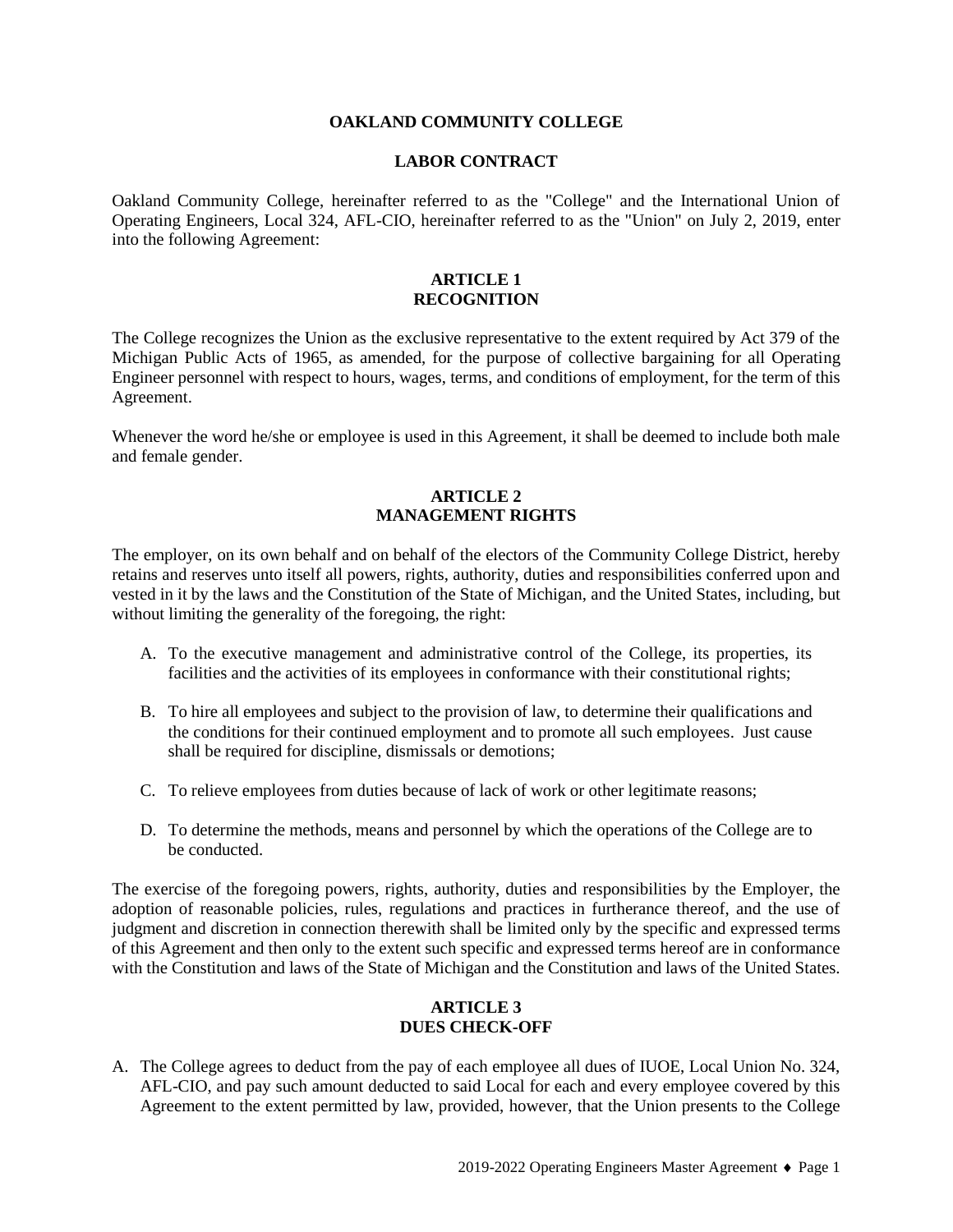authorization signed by such employee allowing such deductions and payment to the Local Union. The deduction shall be made from the pay of the employees for the first pay period of the calendar month.

- B. The College shall deduct current membership dues from the wages of said employee upon completion of his probationary period. Current membership dues shall not include initiation fees or special assessments. The Union shall indemnify and save harmless the College from any and all claims, demands, suits or any other actions arising from this article.
- C. All sums deducted shall be remitted to the financial secretary for the Local Union not later than the last day of the calendar month in which such deductions are made, the same to be allocated and distributed by them in accordance with the constitution, laws and regulations of the Union.

#### **ARTICLE 4 STEWARDS**

There shall be one steward and one alternate steward to represent the employees covered under this Agreement. The names of the steward and alternate steward shall be certified in writing to the College by the Local Union.

- 1. The authority of steward and alternate, so designated by the Local Union, shall be limited to and shall not exceed the following duties and activities: The investigation and presentation of employees' grievances in accordance with the provisions of this Agreement.
- 2. The steward or alternate may investigate and present grievances to the College during his regular working hours providing that the time used for this purpose will not be abused.

#### **ARTICLE 5 GRIEVANCE PROCEDURE**

#### **A. DEFINITION**

The term "grievance" as used herein, shall be interpreted as a claim based upon an event or condition which affects the condition of work or employment of an operating engineer or group of operating engineers and/or interpretation, meaning or application of any of the provisions of this Agreement. Grievances may be instituted by any operating engineer, group of operating engineers, or IUOE, Local 324, AFL-CIO. The grieving party shall have a Union representative with him/her at all stages of the grievance procedure.

#### **B. TIME LIMITS**

All time limits herein shall consist of normal working days. Time limits may be extended only with the written consent of the College and the Union. Any grievance not presented for disposition through the grievance procedure within ten (20) working days of the event or occurrence of the condition giving rise to the grievance, shall not thereafter be considered a grievance under this Agreement.

#### **C. GRIEVANCE STEPS**

Any grievance shall be presented through the following procedure, although the aggrieved parties are urged to discuss matters informally with their immediate supervisor before filing a formal written grievance.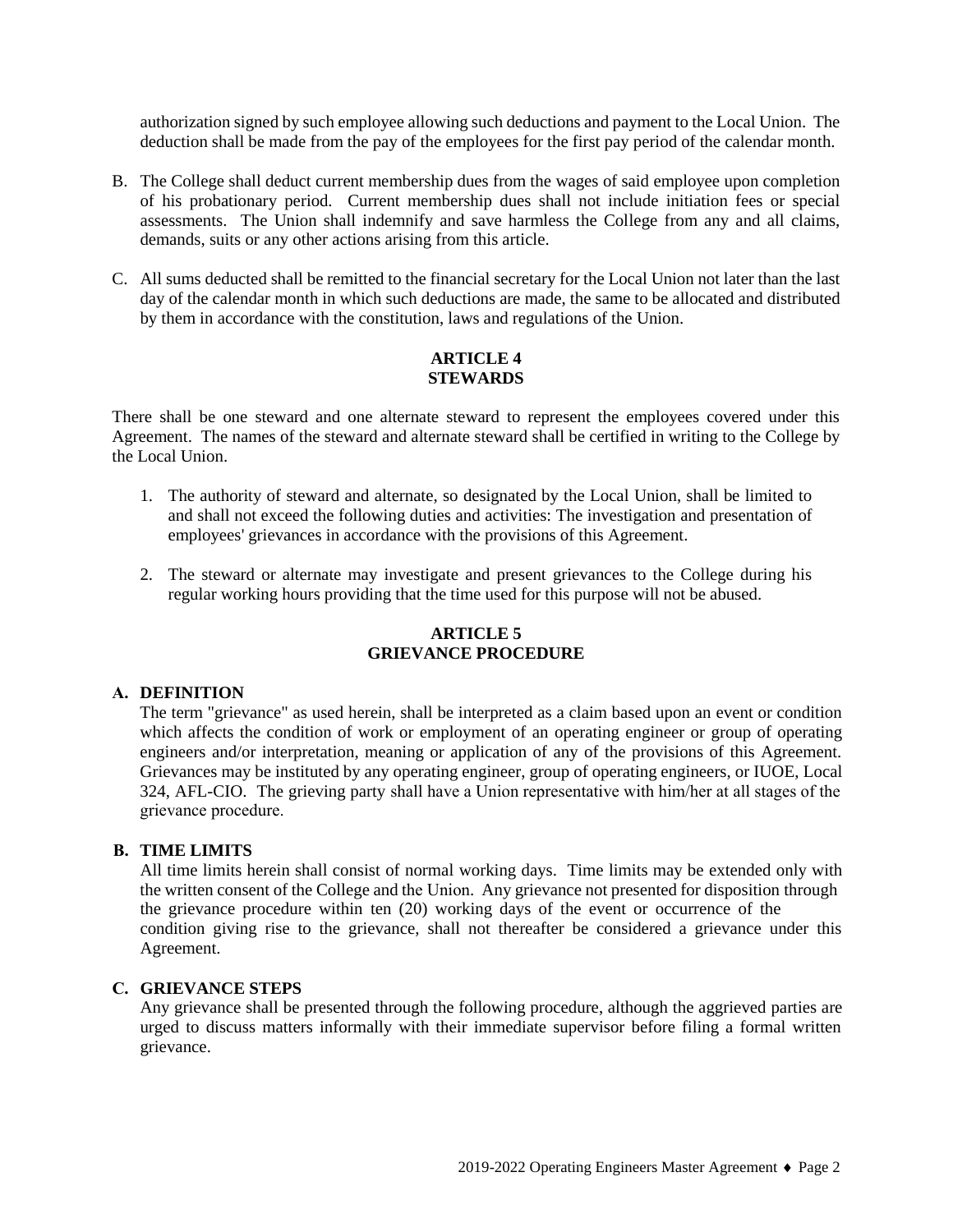- Step 1. Within ten (20) working days after the event or occurrence the Union Steward shall present the grievance in writing to the appropriate immediate supervisor. The statement of grievance shall include:
	- a. The name of the aggrieved party or parties.
	- b. A statement of the facts giving rise to the grievance.
	- c. Identification of all provisions of this Agreement alleged to be violated.
	- d. The date on which the event or occurrence first occurred or the date on which the aggrieved party first gained knowledge of the alleged event or occurrence.
	- e. The date of the initial submission of the grievance in writing.
	- f. Remedy or correction requested.

The supervisor shall render his decision to the aggrieved party and the Union steward in writing within ten (10) working days after receipt of the grievance. A copy shall be supplied to the Union Business Agent.

Step 2. In the event the aggrieved party is not satisfied with the decision at Step 1, the Union Steward within twenty (20) working days of receiving the decision, present an appeal in writing to the Vice Chancellor of Administrative Services. With this appeal, he shall present a copy of his original grievance and the reply of the supervisor at Step 1.

The Vice Chancellor shall render his decision to the aggrieved party and the Union, in writing, within ten (10) working days after receipt of the appeal. A copy shall be forwarded to the Union Business Agent.

Step 3. In the event the aggrieved party is not satisfied with the decision at Step 2, the union may, within ten (10) working days of receiving the decision, present an appeal in writing to the College's Vice Chancellor for Human Resources or designee.

With this appeal, he shall present a copy of his original grievance and the replies received at Step 1 and 2. The College's Vice Chancellor for Human Resources or designee shall render his decision, in writing, to the aggrieved party and the Union Steward within fifteen (15) days after receipt of the appeal. A copy shall be forwarded to the Union Business Agent.

- Step 4. In the event there is no resolution at the College's Vice Chancellor for Human Resources or designee level, the Union, within ten (10) working days, may request the service of an impartial mediator appointed by MERC in order to facilitate the resolution of the grievance. Neither party may be represented by legal counsel at this step of the grievance procedure.
- Step 5. In the event the Union is not satisfied with the decision at Step 4, the Union may present an appeal in writing to the College's Vice Chancellor for Human Resources or designee requesting grievance arbitration in accordance with the following procedure:
	- a. Arbitration shall be initiated by written notice to the other party, within ten (10) working days from receipt of the answer in Step 4, of intent to arbitrate.
	- b. Arbitrators shall be selected from a panel of seven (7) provided by FCMS. The employer shall strike the first name, the parties shall then alternate striking names. The last name remaining shall ne the arbitrator.

Each of these arbitrators shall agree to all of the Arbitration Rules of the American Arbitration Association.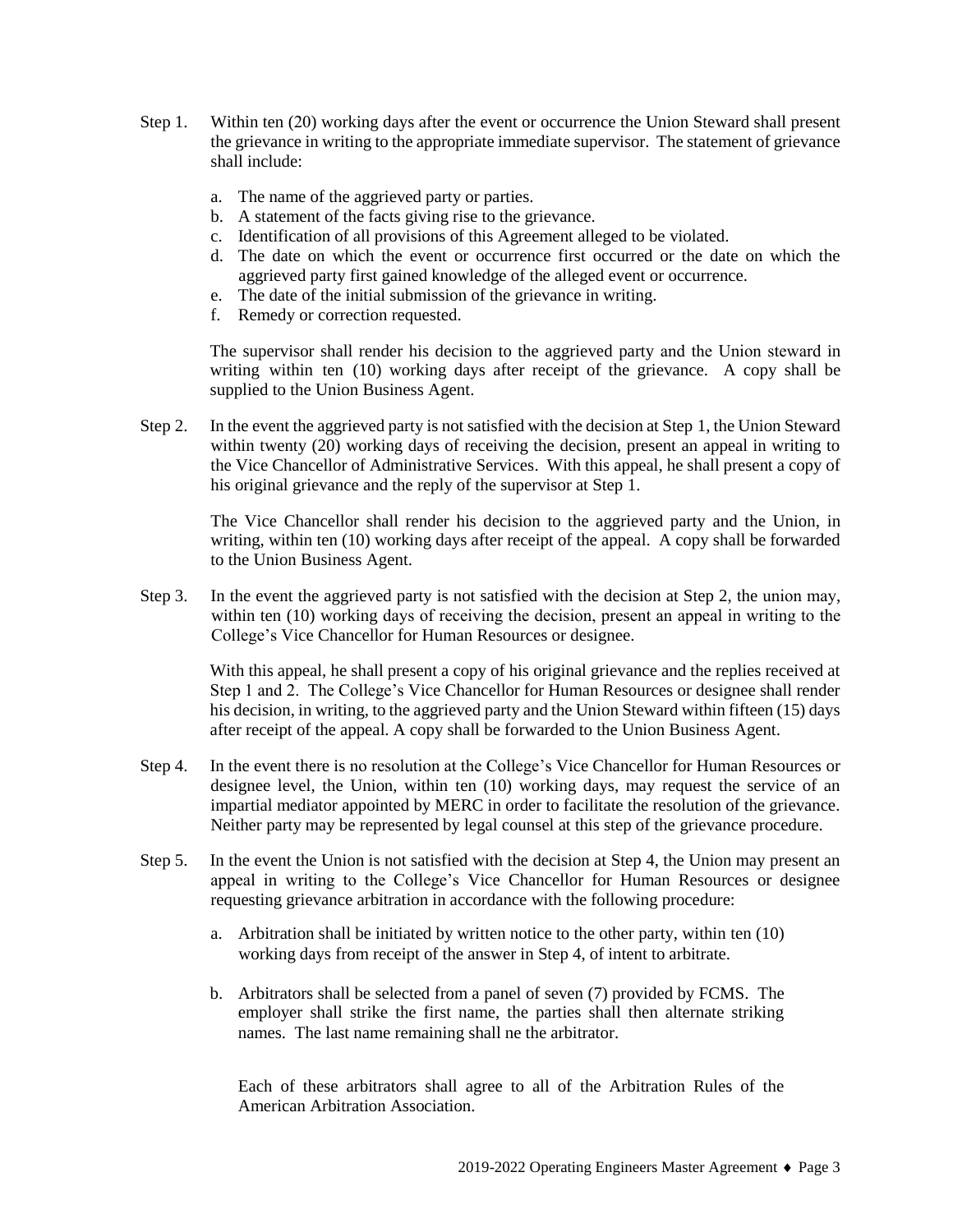- c. The arbitrators shall have no authority to add to, subtract from, change or modify any provisions of this Agreement. However, nothing contained herein shall be construed to limit the authority of the arbitrator or the judgment of the arbitrator to sustain, or reverse, or modify any alleged dispute put before the arbitrator.
- d. The decision of the arbitrator shall be binding on both the Union, the employee and the Employer and not subject to further appeal.
- e. Expenses and fees of the arbitrator shall be shared equally by the Union and the College.

#### **D. FAILURE TO RENDER A DECISION**

Failure to render a decision at any step of this procedure within the specified time limits shall permit the grievance to proceed to the next step.

#### **E. FAILURE TO APPEAL**

Failure of the aggrieved party or parties to appeal a decision at any step within the specified time limits shall constitute a withdrawal of the grievance.

#### **F. WAIVER OF STEPS**

Any step of the Grievance Procedure may be waived with the written consent of the College and the aggrieved party.

#### **G. GROUP GRIEVANCE**

In the event that the Union members have a group grievance, it shall be sufficient if the Union presents the grievance on behalf of all similarly affected Union members provided, however, that the initial statement of grievance will include, in Step 1, the names of all involved Union members indicating that the grievance is a group grievance. A group grievance shall be one in which the facts questioned, and expressed provisions of this Agreement alleged to be violated, relate to every member of the group.

#### **ARTICLE 6 LAYOFF AND RECALL**

Layoff and recall shall be based solely on bargaining unit seniority within classification. There shall be no seniority for probationary employees. In the event a reduction in force is necessary, layoff shall occur based on seniority within each classification. Recall shall occur in the reverse order of layoff.

No bumping or transfer will be permitted within the bargaining unit except when a vacancy occurs. Vacancies shall be filled based on qualification and seniority within classification. Exceptions to the above are subject to mutual agreement of the parties.

#### **ARTICLE 7 SENIORITY**

Section 1. Definitions

A. College-wide seniority shall be defined as an employee's length of service with the Employer commencing with his/her most recent date of hire.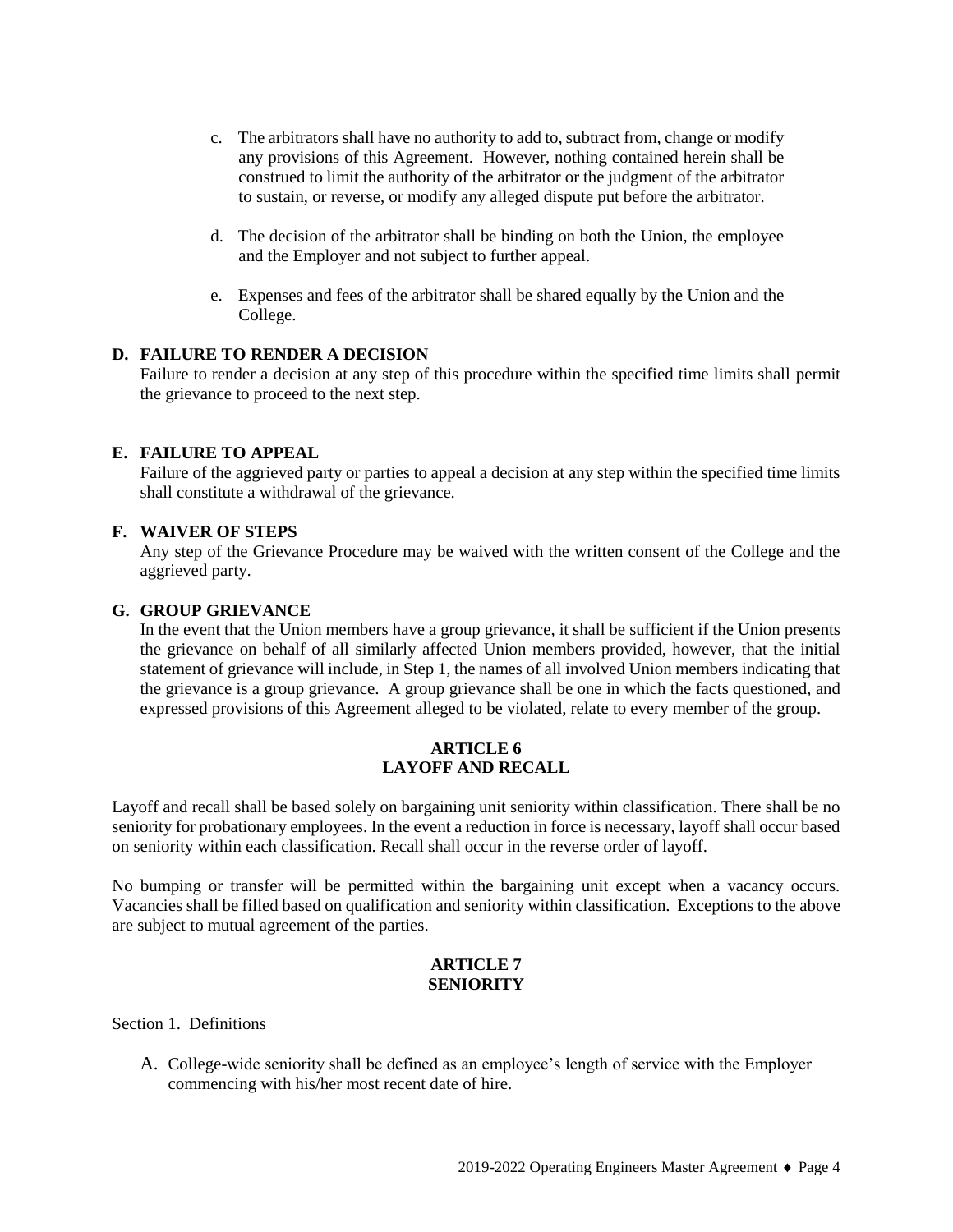- B. Bargaining unit seniority shall be defined as the period of employment commencing with his/her most recent date of hire in the bargaining unit, including any previously frozen seniority in the bargaining unit.
- C. Classification seniority shall be defined as the period of employment commencing with the bargaining unit member's most recent date assigned to the classification, including any previously frozen seniority in that classification.

No time shall be deducted from an employee's seniority due to absences occasioned by authorized paid leaves of absence, or unpaid leaves of absence of less than thirty (30) days. Seniority shall continue to accrue during absences from the College due to Family and Medical Leave Act (FMLA) leave or involuntary military service.

- Section 2. Seniority List After successfully completing his/her probationary period an employee shall be placed on the seniority list as of his/her date of hire.
- Section 3. Loss of Seniority An employee shall be terminated and lose his/her seniority for the following reasons:
	- a. The employee quits or retires.
	- b. The employee is discharged for just cause and not reinstated through the grievance procedure.
	- c. The employee does not report for work upon notice of recall by registered mail to his/her last known address within ten (10) working days.
	- d. The employee does not show up for work without notice for three (3) consecutive days, except in the case of an emergency.
	- e. The employee has been on a long-term disability (LTD) leave for two (2) consecutive years.
	- f. The employee has been on layoff status for five (5) consecutive years.
- Section 4. Probationary Period For New Hires All newly hired employees shall be required to serve a probationary period of ninety (90) days**.** All absences (paid and unpaid) shall extend the probationary period accordingly.

During the probationary period, the employee shall have no seniority status and may be laid off or terminated at the sole discretion of the Employer. Such layoff or termination shall not be subject to the Grievance Procedure.

#### **ARTICLE 8 VACANCIES, INTERIM APPOINTMENTS, AND TRANSFERS**

A. Vacancies

When a bargaining unit vacancy occurs that the College determines to fill, the position will be posted for Seven (7) working days on the College's Applicant Tracking System. All qualified applicants will be considered.

B. Interim Appointments

A bargaining unit member may accept an interim assignment on a temporary basis in a position at a higher pay grade. Such an assignment for 30 calendar days or less will not have a salary adjustment. When an interim assignment exceeds 30 days, the member shall be paid the corresponding pay rate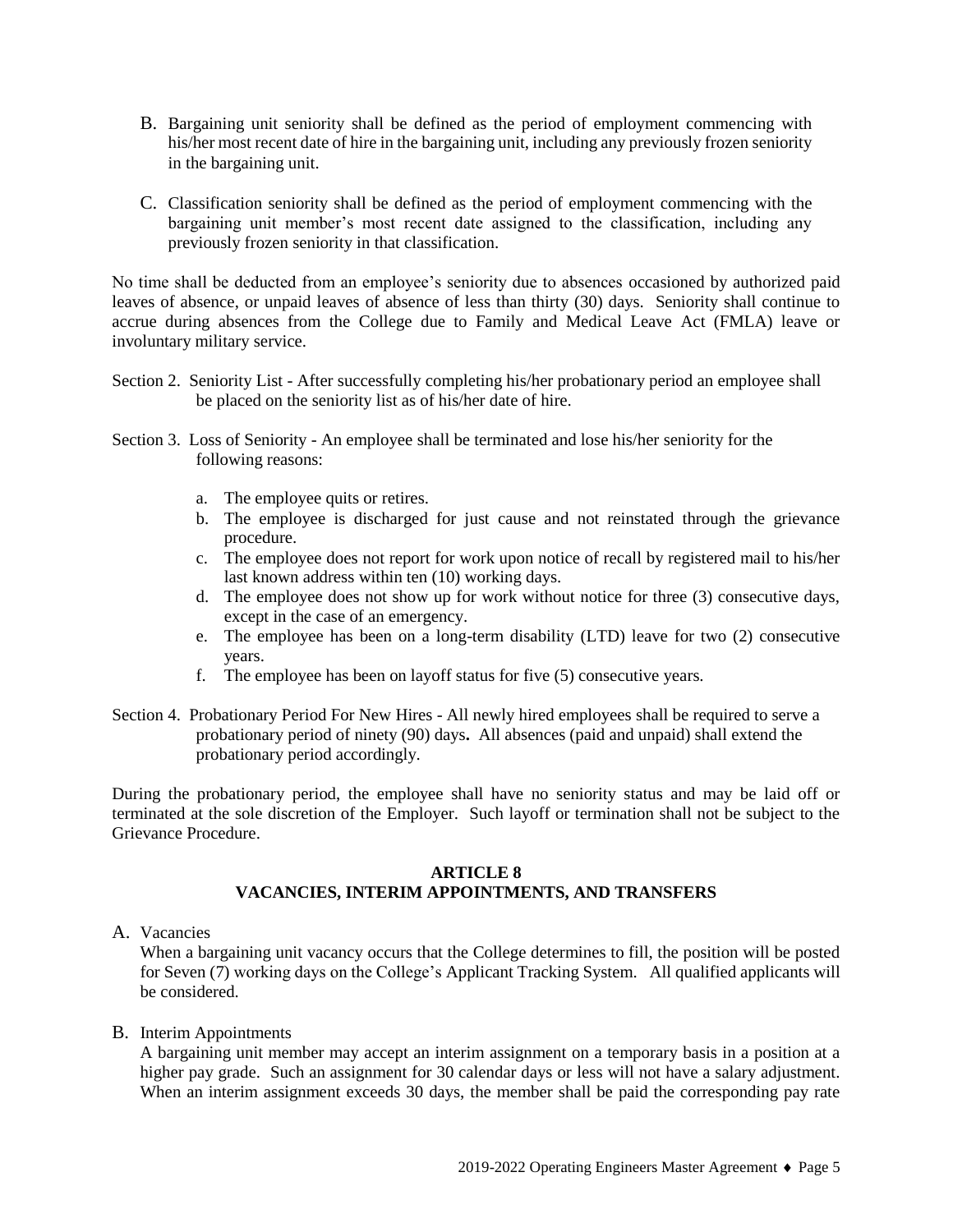associated with the vacant position. The bi-weekly pay rate of the interim assignment will be determined by the member's years of service. Such adjustment in pay shall be retroactive to the first day of the interim assignment.

#### C. Auxiliary Assignments

Whenever a Superintendent or Chief Engineer is required to:

- 1. perform the administrative duties of another Superintendent or Chief Engineer on any campus due to a vacancy that exceeds four (4) months, and
- 2. there is only one Superintendent or Chief Engineer on that campus,

then the College will compensate the affected Operating Engineer an additional \$700.00 per pay until the vacancy is filled, retroactive to the first day of the auxiliary assignment.

#### **D.** Transfers

When a vacancy occurs at another site, a senior bargaining unit employee currently holding the same classification, upon application, shall be granted the transfer.

#### **ARTICLE 9 DISCIPLINARY PROCEDURES/DISCHARGE**

Bargaining Unit members will not be disciplined or discharged without just cause. The College will adhere to the principles of progressive discipline when appropriate.

Breaches of performance and conduct are subject to disciplinary procedures. Such breaches include but are not limited to abuses of sick leave and other leaves, deficiencies in performance, violation of Board policies, regulations and administrative directions not inconsistent with the terms of this Agreement. Disciplinary action less than discharge may consist of actions such as written reprimand, suspension from a portion of, or all duties, with or without pay, and demotion. This listing is not meant to exclude other forms of discipline less than discharge.

In imposing any sanction on a current charge, the Employer will not take into account any prior infractions that occurred more than two (2) years previous to the date of the occurrence of the event on which the current charge is based.

#### **ARTICLE 10 FAMILY AND MEDICAL LEAVE ACT (FMLA)**

The Employer will comply with the Family and Medical Leave Act (FMLA).

#### **ARTICLE 11 LEAVES OF ABSENCE WITH PAY**

#### BEREAVEMENT LEAVE

A full-time employees shall receive a three (3) day leave of absence without loss of pay in the event of the death of any member of his/her immediate family. Immediate family shall be limited to the employee's spouse, mother, father, son, daughter, stepchildren, brother, sister, brother-in-law, sister-in-law, mother-inlaw, father-in-law, stepparents, grandchildren, grandparents, spouse's grandparents, domestic partner or anyone living in the employee's immediate household.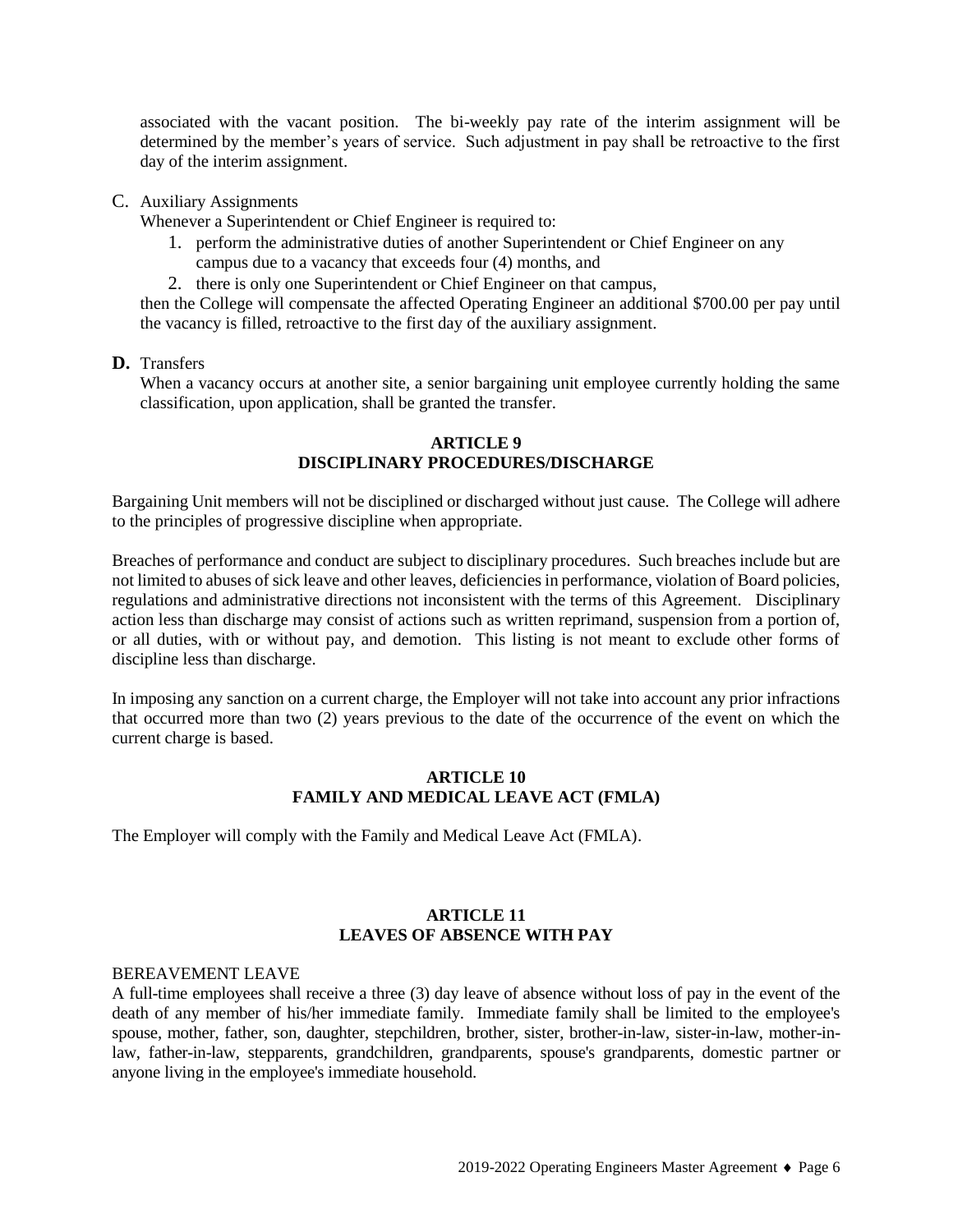A full-time employee shall receive one (1) day leave of absence without loss of pay in the event of the death of the full-time employee's aunt or uncle. The one (1) day leave of absence will be charged as Sick Leave.

Under certain conditions, such as when long distances must be traveled, a reasonable length of time beyond the three (3) days may be approved by the employee's immediate supervisor.

#### **HOLIDAYS**

The following shall be recognized as paid holidays for full-time employees:

- New Year's Eve Day
- New Year's Day
- Martin Luther King, Jr. Day
- Memorial Day
- Independence Day
- Labor Day
- Thanksgiving Day
- Day after Thanksgiving Day
- Christmas Eve Day
- Christmas Day
- And any other holidays that the Chancellor or Board of Trustees of Oakland Community College declares or designates as legal holidays.

All holidays are full day holidays.

Whenever any of these holidays fall on the sixth (6th) and/or seventh (7th) day of the employee's regular work week and State authorities or the College transfer its observance to another day, that day shall then be considered the holiday.

#### JURY DUTY

In the event that an employee is summoned as a juror or subpoenaed as a witness in any judicial proceeding, the employee shall suffer no loss of pay from the College for his/her necessary absence from employment, but he/she shall endorse to the College any warrant or voucher issued to him/her for services as such juror or witness.

#### PERSONAL LEAVE DAYS

Eligible upon employment for three (3) days of personal leave per fiscal year without loss of pay.

#### SICK DAYS

Employees shall accumulate sick leave at the rate of one (1) day per month. An employee absent for more than three (3) consecutive working days, because of personal illness or injury, may be required to provide a certificate from his/her physician authorizing his/her return to work prior to such return. The College will payout 50% of any earned, but unused sick time, up to a maximum of 12 days/96 hours to any employee who terminates from the college. Payout will be calculated at the employee's regular rate of pay at the time of termination.

#### 1. VACATION SCHEDULES

| 0 through 12 months         | One $(1)$ day per month,<br>not to exceed ten (10) days |
|-----------------------------|---------------------------------------------------------|
| 13 months through 60 months | $1-1/4$ days per month to                               |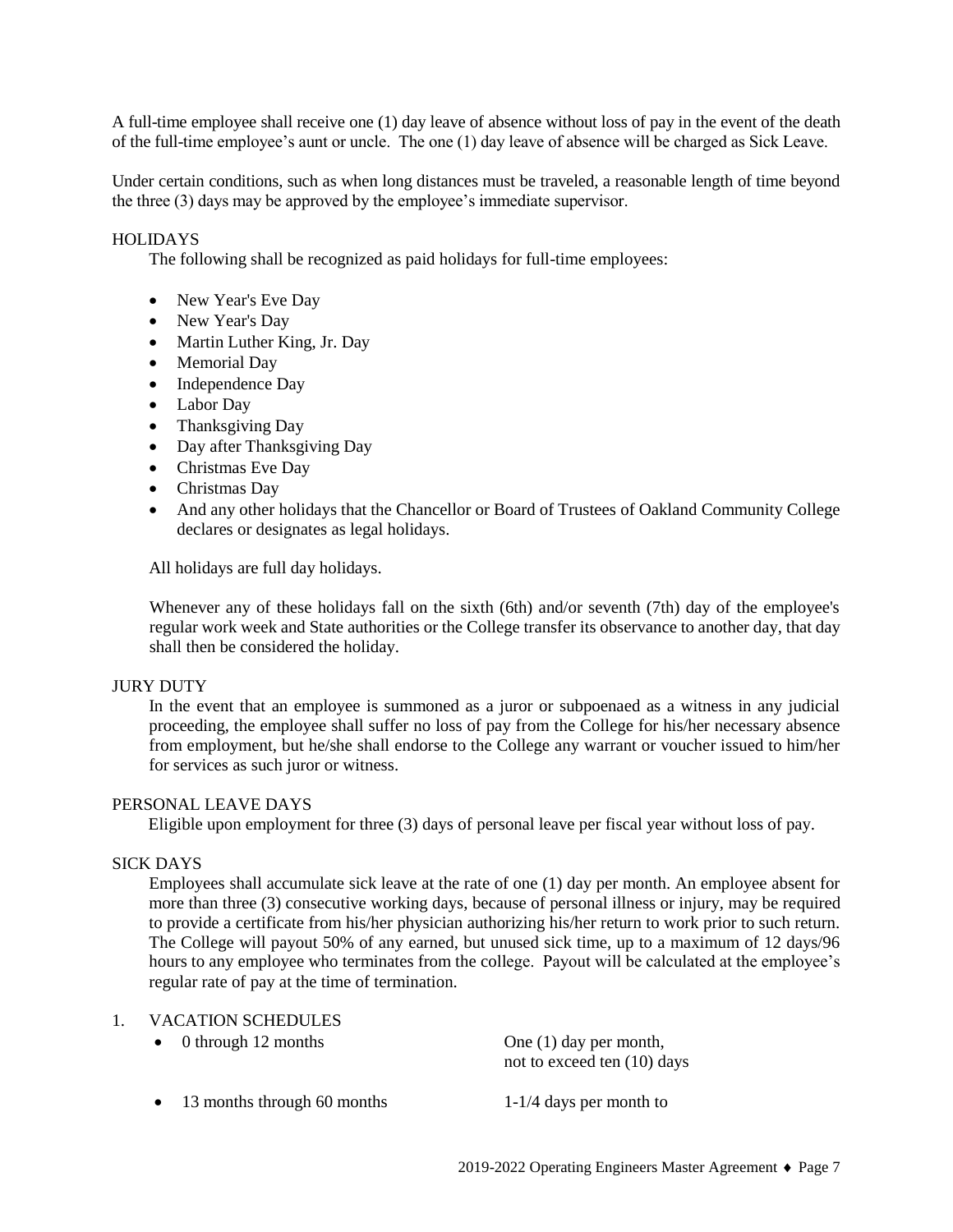a maximum of fifteen (15) days

• 61st month Two (2) days per month to a maximum of twenty-four (24) days

Vacation accrued but not taken may be carried forward to the next contractual period to a maximum of forty-eight (48) days.

Vacation time based on the above schedule will be awarded in full each year on July 1st. However, employees will be obligated to reimburse the College for vacation days used but not earned prior to any leave of absence.

Employees on long-term disability or workers' compensation leaves shall have vacation days deducted from their next July 1st allotment for vacation time used but not yet earned prior to the commencement of their leave. If an employee does not return to work from a leave, terminates or is terminated, he/she shall be billed for vacation days used but not earned prior to the commencement of the leave or termination.

#### **ARTICLE 12 SPECIAL CONFERENCES**

Upon request a special conference will be held between two (2) representatives of the Operating Engineers, the Vice Chancellor for Administrative Services, and two (2) member*s* of the Human Resources Department to discuss issues identified by the Chief Steward of the Operating Engineers Union.

#### **ARTICLE 13 MAINTENANCE OF STANDARDS**

The College agrees that all conditions of employment relating to salary, hours of work, and general working conditions are to be maintained at not less than the highest minimum standards in effect at the time of signing of this Agreement.

#### **ARTICLE 14 ANNUAL EVALUATION**

The College may evaluate each employee on an annual basis. The evaluation shall be intended to support the growth and improve the performance of employees, and shall not be used for disciplinary purposes. The appraisal form shall be subject to the approval of both the Union and the College. The employee's supervisor shall complete the annual evaluation, and the employee shall be given a copy. Further, the annual evaluation will be maintained in the employee's personnel file and may be utilized, if needed, as evidence of notice to the employee of the contents therein.

#### **ARTICLE 15 SAVINGS CLAUSE**

If any provision of this Agreement shall be found to be contrary to Federal or State law, that provision only shall be deemed null and void and such a determination shall not affect any other provision of this Agreement.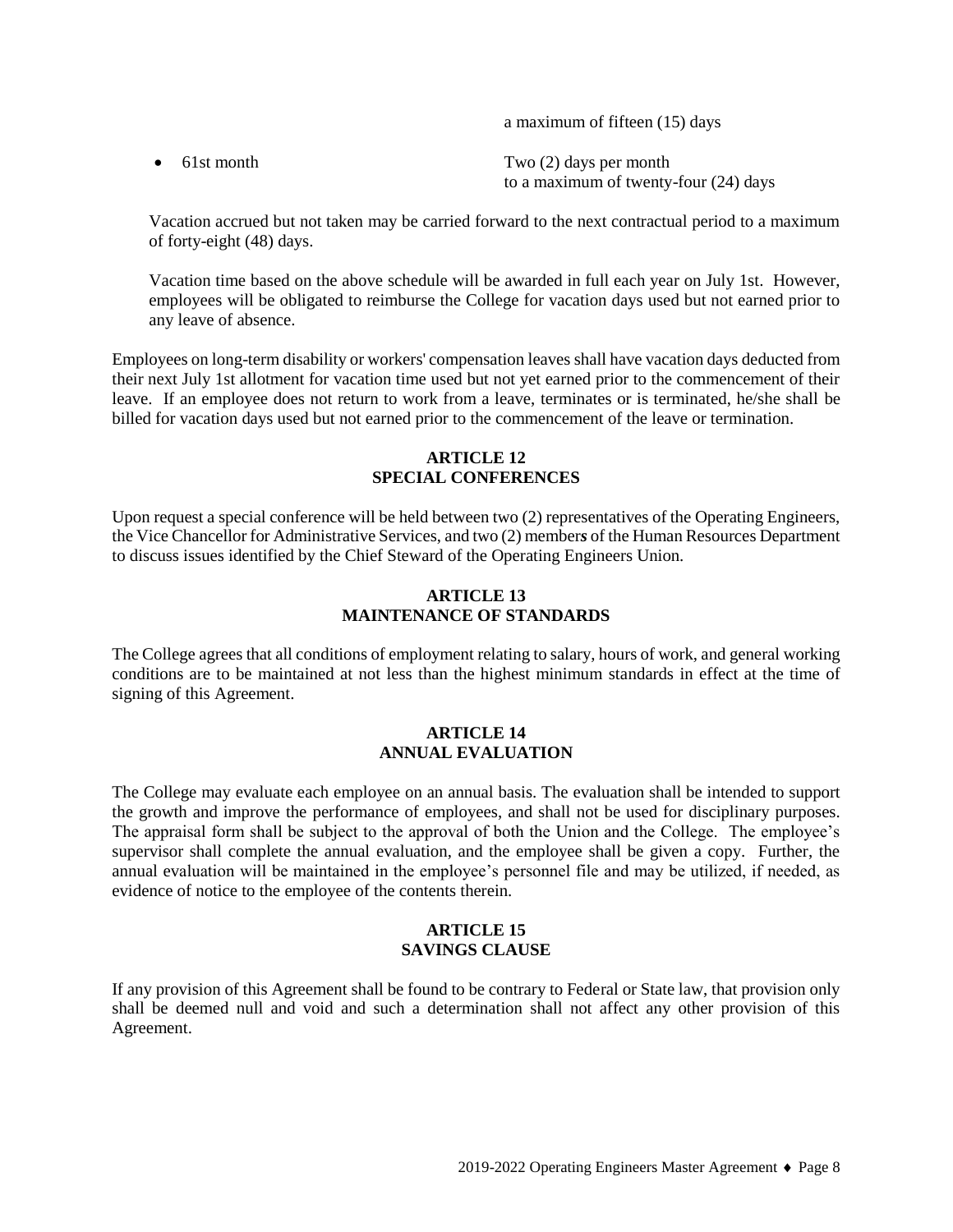#### **ARTICLE 16 TERM OF AGREEMENT**

- A. This AGREEMENT shall become of full force and effect on July 2, 2019, and shall continue without amendment or modification of any kind until June 30, 2022.
- B. One Hundred Twenty (120) days prior to July 1, 2022, the Union and/or the Employer will, upon written notice to the appropriate party, meet to renegotiate the Contract.
- C. Appendices A, B, C & D are part of this Agreement.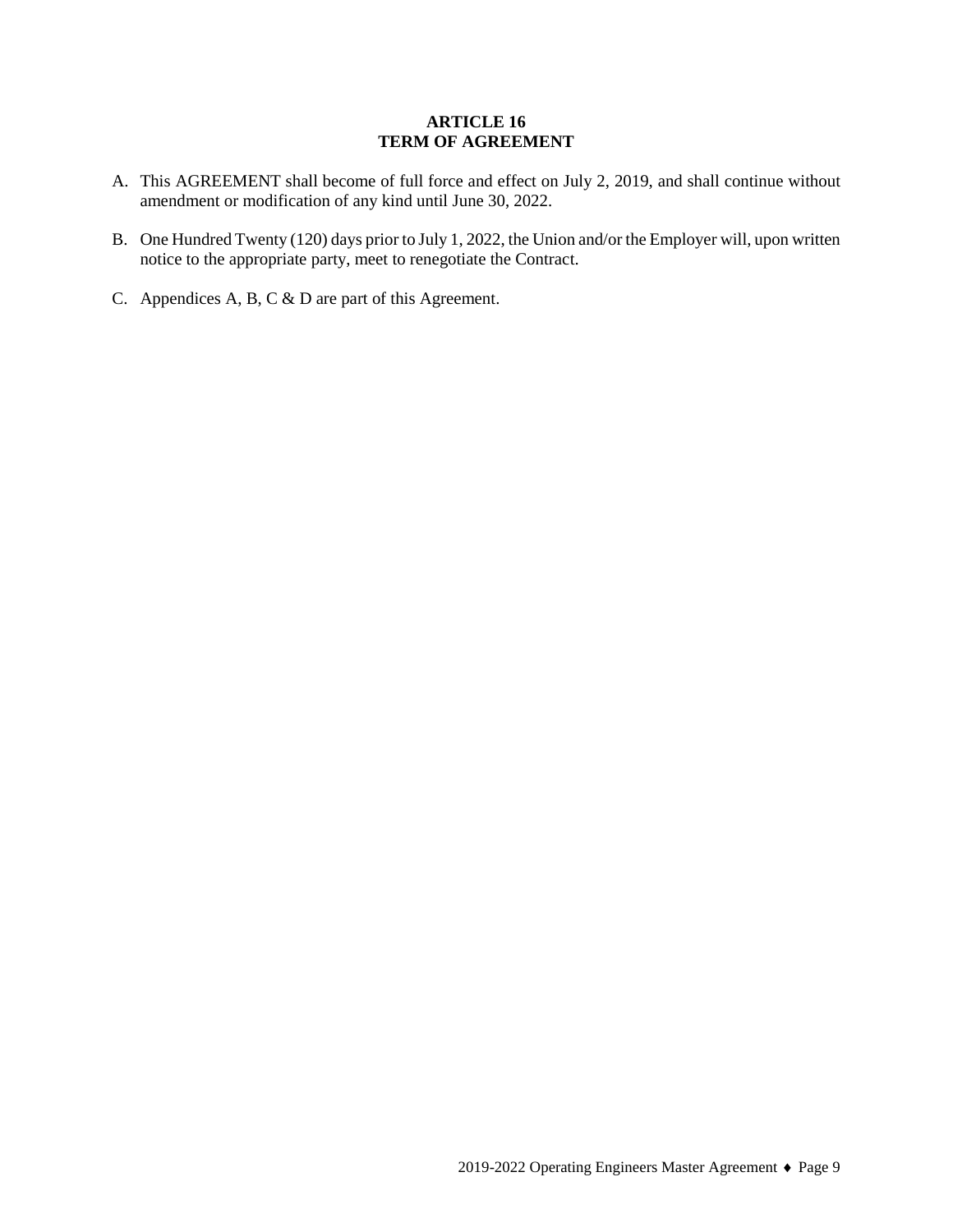**ON BEHALF OF:** 

#### **OAKLAND COMMUNITY COLLEGE**

Rue H. Batharti

Vice Chancellor for Human Resources

Human Resources Coordinator

Robert M. Kelly Executive Director of Facilities Operations

11/4/19

Date

#### **INTERNATIONAL UNION OF OPERATING ENGINEERS,**

**LOCAL No. 324 AFL-CIO 500 Hulet Drive Bloomfield Township, MI 48302** 

President Hulet Drive<br>
Onfield Township, MI 48302<br>
The Manager<br>
The Manager<br>
Adent<br>
Adent

Recording-Corresponding Secretary

 $R$  $\rho$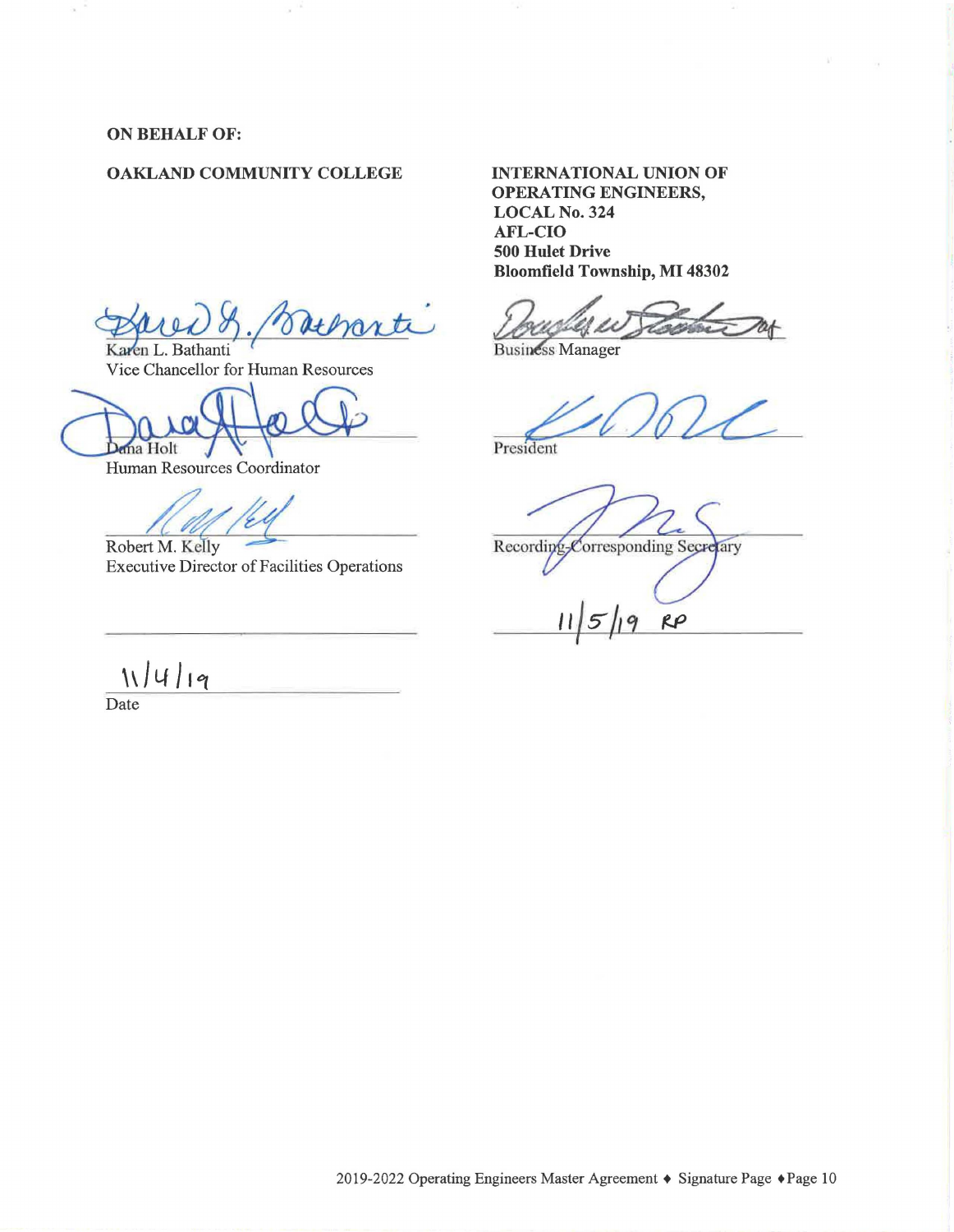## **APPENDIX A**

#### **SALARY SCHEDULE**

## **July 1, 2019 – June 30, 2020**

|    |                                                                       | Biweekly<br><b>Starting</b><br>Salary | Biweekly<br>After One<br>$(1)$ Year* | Biweekly<br>After Two<br>$(2)$ Years |
|----|-----------------------------------------------------------------------|---------------------------------------|--------------------------------------|--------------------------------------|
| A. | Chief Engineer -<br><b>Mechanical Systems</b><br>and Plant Operations | \$3,349.80                            | \$3,743.94                           | \$3,940.99                           |
| Β. | Supervisor -<br><b>Mechanical Systems</b><br>and Plant Operations     | \$2,912.49                            | \$3,255.17                           | \$3,426.48                           |
| C. | Superintendent -<br><b>Buildings and Grounds</b>                      | \$2,677.65                            | \$3,011.77                           | \$3,170.32                           |
| D. | Supervisor -<br><b>Buildings and Grounds</b>                          | \$2,269.87                            | \$2,567.16                           | \$2,854.23                           |

\*Employees hired on or promoted on or after January 1 and before June 30 are not eligible for the one (1) year increase until the following year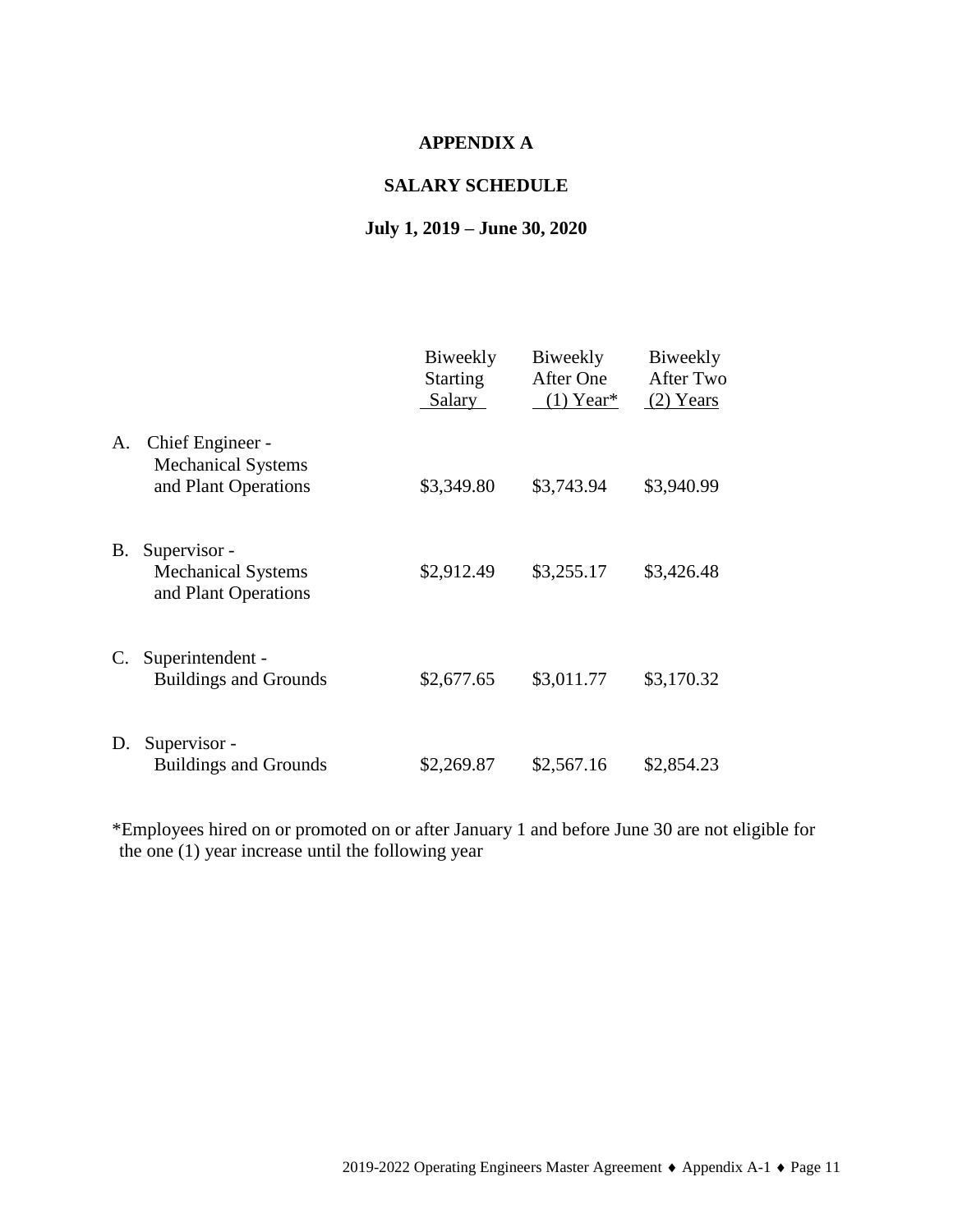## **APPENDIX A**

## **SALARY SCHEDULE**

## **July 1, 2020 – June 30, 2021**

|           |                                                                       | Biweekly<br><b>Starting</b><br>Salary | Biweekly<br><b>After One</b><br>$(1)$ Year* | Biweekly<br>After Two<br>$(2)$ Years |
|-----------|-----------------------------------------------------------------------|---------------------------------------|---------------------------------------------|--------------------------------------|
| <b>B.</b> | Chief Engineer -<br><b>Mechanical Systems</b><br>and Plant Operations | \$3,416.80                            | \$3,818.82                                  | \$4,019.81                           |
| <b>B.</b> | Supervisor -<br><b>Mechanical Systems</b>                             | \$2,970.74                            | \$3,320.27                                  | \$3,495.01                           |
| C.        | Superintendent -<br><b>Buildings and Grounds</b>                      | \$2,731.21                            | \$3,072.01                                  | \$3,233.73                           |
| D.        | Supervisor -<br><b>Buildings and Grounds</b>                          | \$2,315.26                            | \$2,618.50                                  | \$2,911.31                           |

\*Employees hired on or promoted on or after January 1 and before June 30 are not eligible for the one (1) year increase until the following year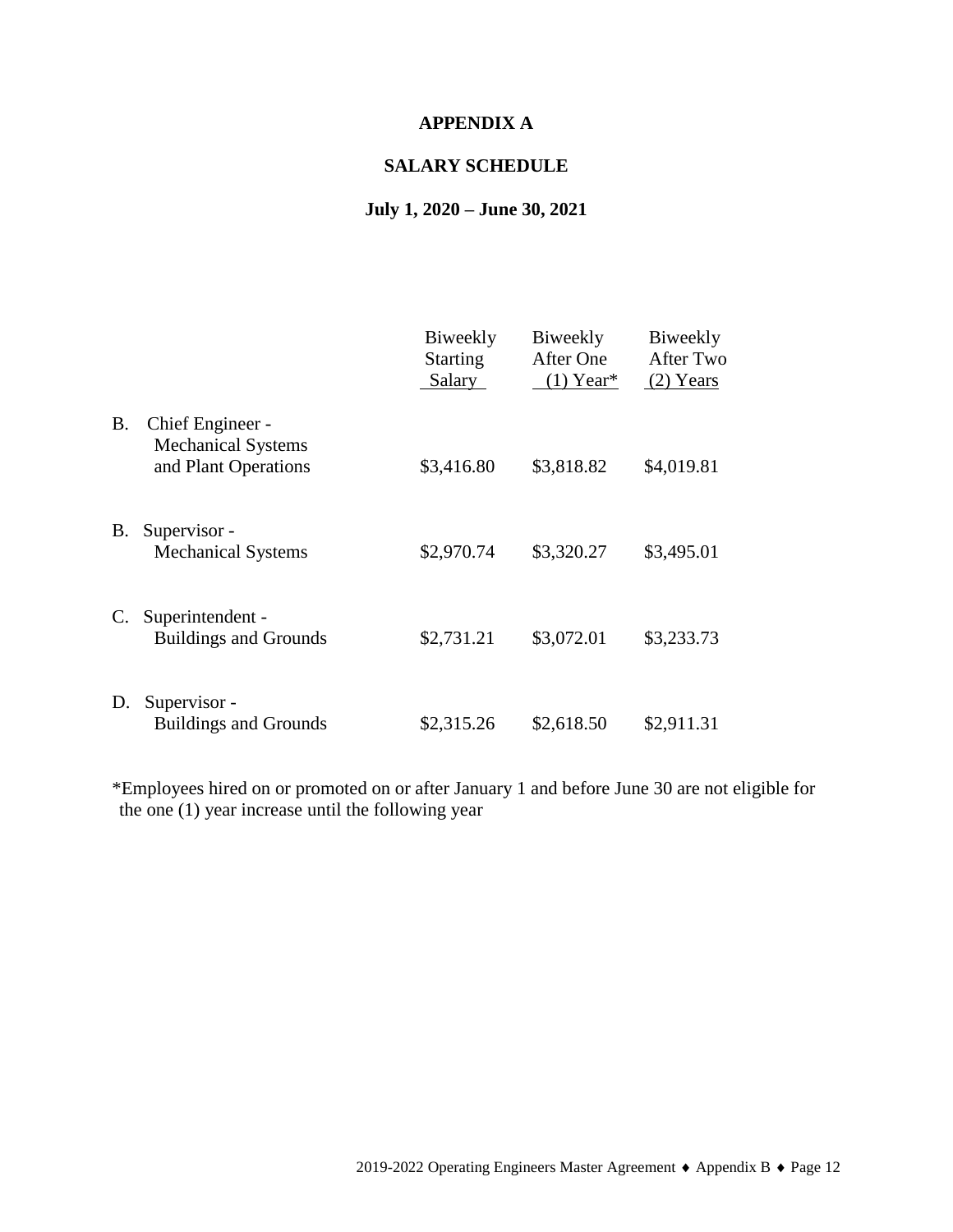#### **APPENDIX A**

#### **SALARY SCHEDULE**

#### **July 1, 2021 – June 30, 2022**

|                |                                                                       | Biweekly<br><b>Starting</b><br>Salary | Biweekly<br><b>After One</b><br>$(1)$ Year* | Biweekly<br>After Two<br>$(2)$ Years |
|----------------|-----------------------------------------------------------------------|---------------------------------------|---------------------------------------------|--------------------------------------|
| $\mathbf{C}$ . | Chief Engineer -<br><b>Mechanical Systems</b><br>and Plant Operations | \$3,485.13                            | \$3,895.20                                  | \$4,100.21                           |
| В.             | Supervisor -<br><b>Mechanical Systems</b>                             | \$3,030.15                            | \$3,386.68                                  | \$3,564.91                           |
|                | C. Superintendent -<br><b>Buildings and Grounds</b>                   | \$2,785.83                            | \$3,133.45                                  | \$3,298.40                           |
| D.             | Supervisor -<br><b>Buildings and Grounds</b>                          | \$2,361.57                            | \$2,670.87                                  | \$2,969.54                           |

\*Employees hired on or promoted on or after January 1 and before June 30 are not eligible for the one (1) year increase until the following year

#### APPENDIX B

#### **BENEFITS**

All coverage shall be subject to the provisions and requirements of the group insurance policies and shall not be subject to Article 5 (Grievance Procedure) of this Agreement.

The College shall contribute the same amount of dollars for benefits for employees beyond age 70 as for those employees age 70 or less. Such dollar amount shall be used to purchase as much coverage as possible,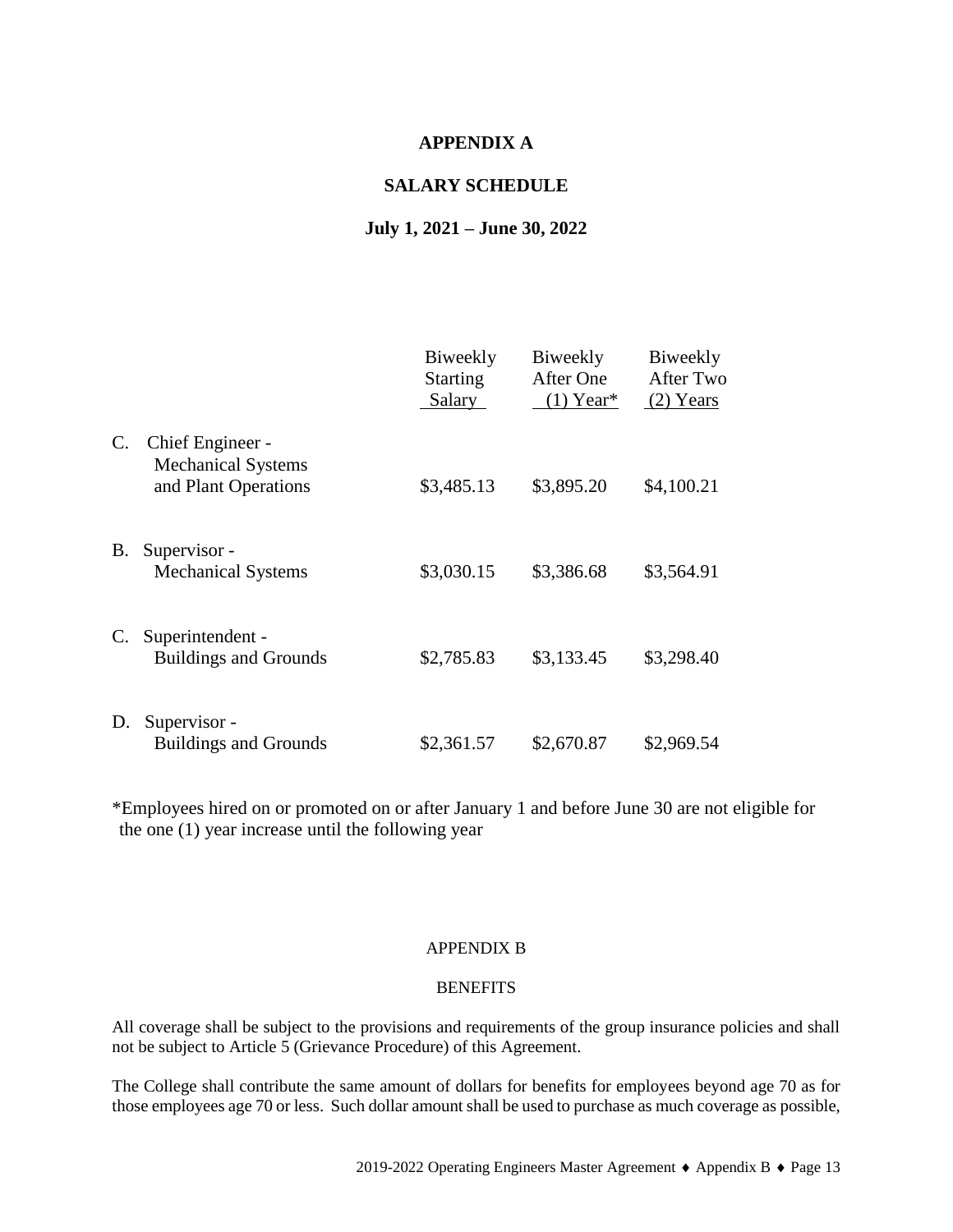but may not equal the coverage provided for employees less than 65 years of age. If coverage is not available, or cost prohibitive, the employees shall receive the benefit cost as a supplement to salary.

The College will provide benefits in compliance with all state and federal regulations. Benefits will be provided under the Operating Engineers Flexible Compensation Program (see program booklet).

The summery of the benefit coverage for health, prescription, dental and vision will be in Appendix E.

#### **HEALTH/HOSPITALIZATION INSURANCE**

Medical coverage is effective the first day of the month following date of hire for the union member and eligible dependents. The College will provide cost-sharing information for a new fiscal year as soon as new premium rates become available.

Full-time employees who elect not to participate in Oakland Community College's medical and prescription plans and who have coverage elsewhere shall receive an insurance waiver of \$2,000, distributed equally, in the employee's regular paycheck Written proof of insurance coverage elsewhere is required for Opt Out. A bargaining unit member or spouse cannot be enrolled in any OCC benefit, as both the subscriber and as a spouse. In the case of both parents being eligible for OCC benefits, dependents are eligible for coverage under only one parent..

Failure to maintain current cost sharing payments while on a leave of absence, may result in termination of health insurance. Cost sharing payments must be mailed or delivered to the Human Resources Department, 2480 Opdyke Road, Bloomfield Hills, 48304.

The medical coverage plan options provided for the College's exempt management employees will be provided to employees as plan options for elected coverage. These medical coverage plan options will include at least one PPO plan option and at least one High-Deductible (HSA accompanied) plan option. Summary Plan Descriptions for each medical coverage plan offered by the College will be provided to existing employees during the annual health insurance open enrollment period and to new employees upon hire.

At any point during the term of this Agreement, the College may seek quotes from reliable medical carriers/providers for either the existing deductible, co-pay, co-insurance and/or prescription drug card levels or alternative medical coverage plan designs. Upon request, representatives for the Union agree to meet with the College to review and discuss these quotes with the understanding that any change(s) in benefit level(s) is/are subject to negotiation by the parties.

Coverage will be provided for dependents (per IRS definition) up to age 26.

#### **SHORT-TERM DISABILITY**

- Eligible after the ten (10) working days of disability.
- Subject to the provisions and requirements of the policy.
- Weekly benefits after ten  $(10)$  working days from the start of the disability, full-time employees will be eligible for 70% of their monthly salary, at the time of disability, subject to the terms and conditions of the employer's existing group policy. Maximum benefit period is 90 days.

#### **LONG-TERM DISABILITY**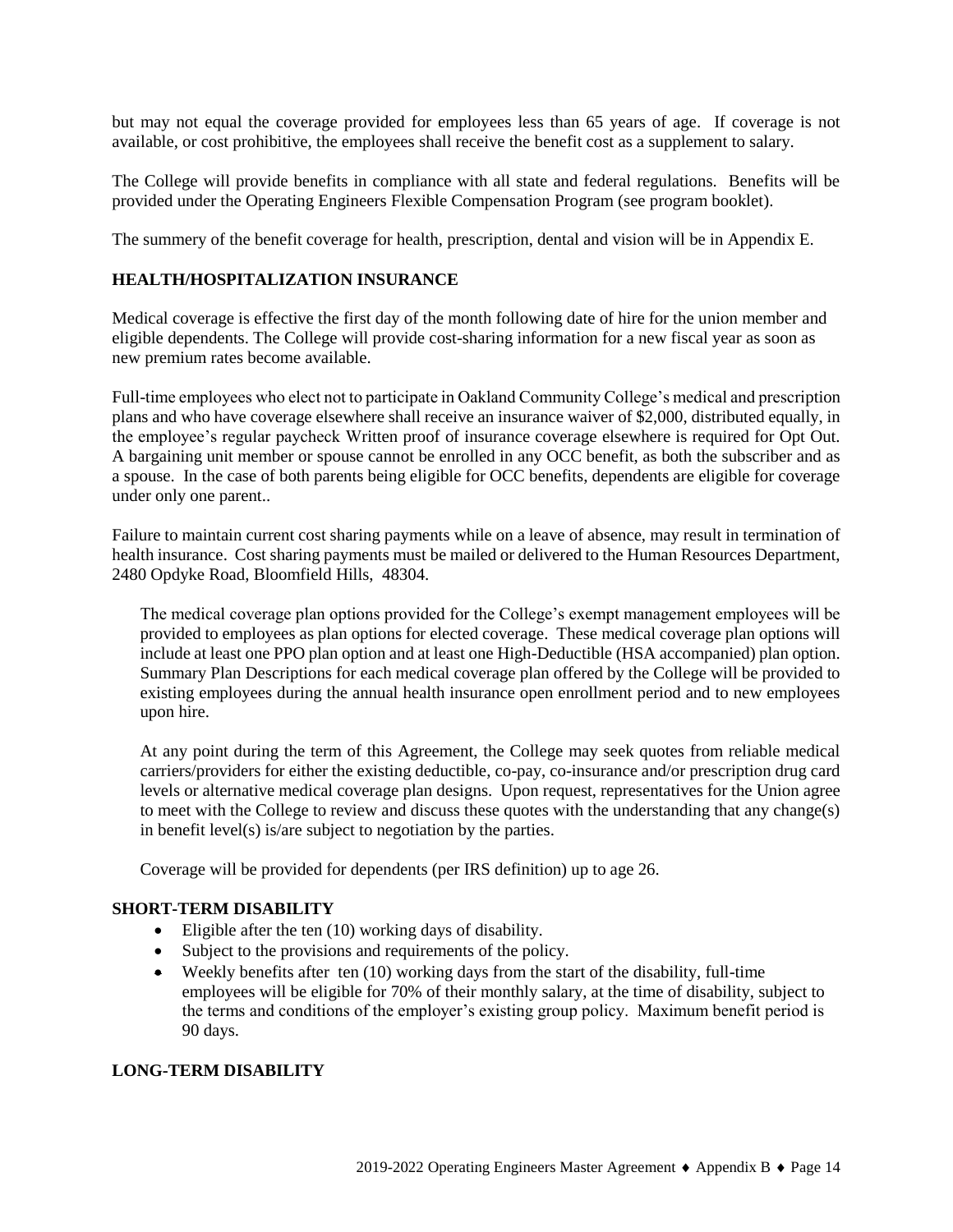Long-term disability benefits are effective the first day of the month following ninety (90) days. following date of hire. The union member shall receive a weekly benefit payment beginning with the 91st day of disability. Maximum monthly benefit is \$10,000.

In accordance with the 1978 Age Discrimination in Employment Act Amendments and Final Interpretive Bulletin by the Department of Labor, the following shall apply: If disability occurs at age 60 or before, benefits will cease at age 65. If disability occurs after age 60, benefits will cease five (5) years after disablement or at age 70, whichever occurs first. If long-term disability benefits commence at age 69 or older, benefits will be paid for twelve (12) months.

If a bargaining unit member becomes disabled and is eligible for benefits, he or she will continue to receive medical, dental, vision and life insurance coverage not to exceed two (2) years from the date of eligibility.

#### **DENTAL**

Dental care insurance is effective the first day of the month following date of hire for union members and their eligible dependents.

| <b>Options</b> |         |         |         | Annual Benefit Co-Pay Ortho Life Benefit Annual Employee CostAnnual Cash |       |
|----------------|---------|---------|---------|--------------------------------------------------------------------------|-------|
| <b>Refund</b>  |         |         |         |                                                                          |       |
| Core           | \$1,000 | 80%/20% | \$2,000 |                                                                          |       |
| Option I       | \$1,000 | 80%/20% | \$3,000 | \$48                                                                     |       |
| Option II      | \$1,200 | 90%/10% | \$2,000 | \$96                                                                     |       |
| Opt Out        |         |         |         |                                                                          | \$150 |

#### **Dental**

Retain current coverage plus preventative services paid 100% of reasonable and customary, subject to maximum benefit.

#### **VISION INSURANCE**

All employees and dependents shall be covered a by ADN vision care plan or equivalent coverage (as determined by the administration)

|                | <u>Core</u> | <b>Option I</b> | <b>Option II</b> | <b>Opt Out</b> |
|----------------|-------------|-----------------|------------------|----------------|
| Exams          | \$45        | \$45            | \$45             |                |
| Lenses:        |             |                 |                  |                |
| Single         | \$42        | \$45            | \$21             |                |
| <b>Bifocal</b> | \$70        | \$75            | \$30             |                |
| Trifocal       | \$84        | \$85            | \$40             |                |
| Frames         | \$55        | \$60            | \$25             |                |
| Contacts       | \$115       | \$125           | \$75             |                |
|                | No refund   | \$24 cost       | \$12 refund      | \$24 refund    |

#### **LIFE INSURANCE**

#### A. Term Life

Term life insurance is effective the first day of the month following date of hire. The benefit will be paid to the union member's designated beneficiary. In the event of accidental death, the insurance will pay double the specified amount. The amount of life insurance coverage is \$120,000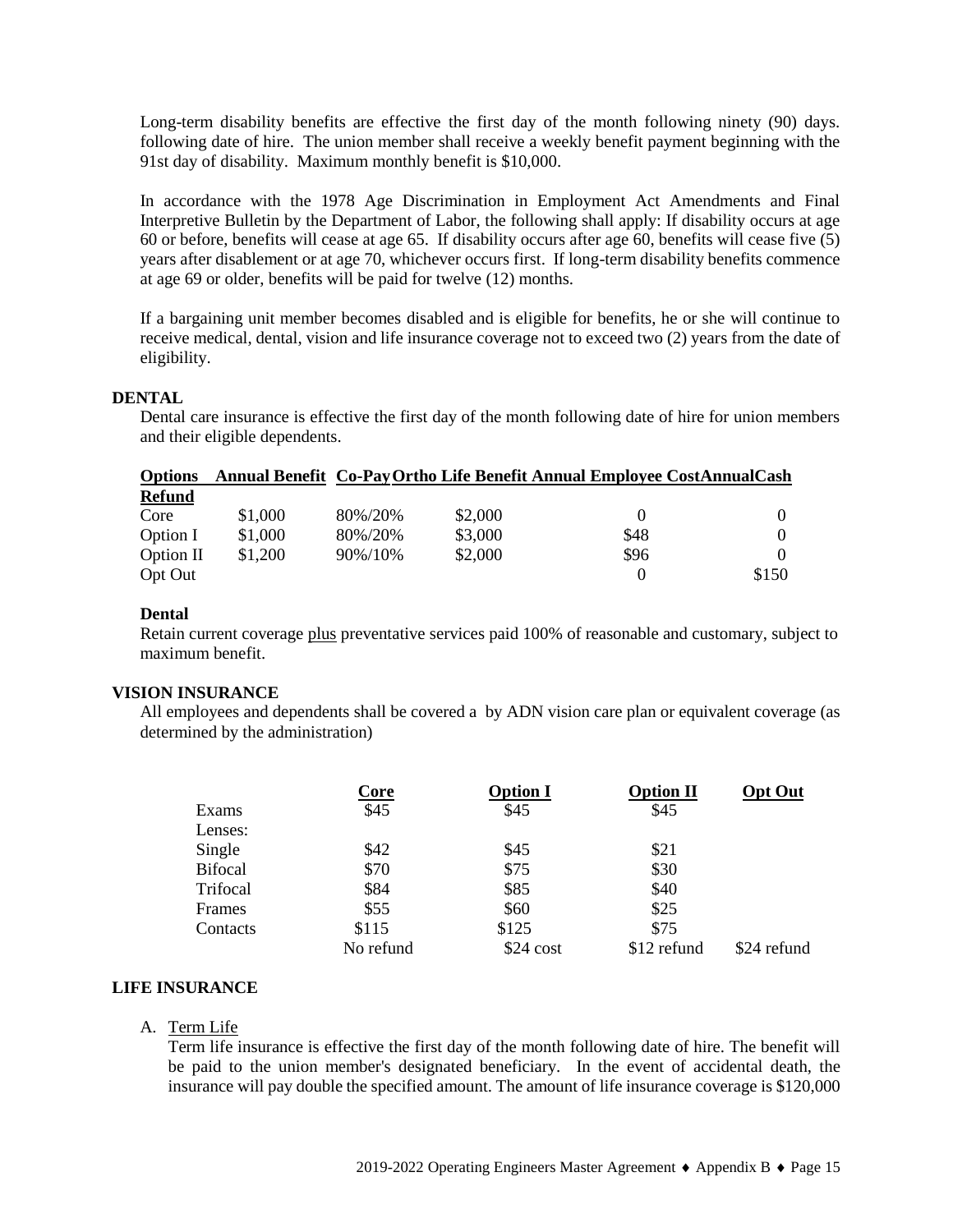Coverage shall be reduced, beginning at age 65, according to the following table:

| Age          | <b>Percent of Age 65 Benefit</b> |
|--------------|----------------------------------|
| $65 - 69$    | 65%                              |
| 70 - 74      | 45%                              |
| 75 - 79      | 30%                              |
| 80 and older | 20%                              |

#### B. Additional Optional Life Insurance

Optional term life insurance is available in an amount up to \$120,000 at the union member's expense through payroll deduction at rates established for the union member's specific age group. Optional term life insurance will require evidence of insurability and may be obtained only during regularly established enrollment periods.

Coverage shall be reduced, beginning at age 70, according to the following table:

| Age          | Percent of Age 70 Benefit |
|--------------|---------------------------|
| 70 - 74      | 65%                       |
| 75 - 79      | 45%                       |
| $80 - 84$    | 30%                       |
| $85 - 89$    | 20%                       |
| 90 and older | 15%                       |

#### **EMPLOYEE FLEXIBLE SPENDING/REIMBURSEMENT ACCOUNT**

Employee Flexible Spending/Reimbursement Accounts may be established effective the first day of the month following the date of hire, subject to open enrollment periods. A Union member may utilize the Employee Flexible Spending/Reimbursement Account to pay a portion of his/her out-of-pocket uninsured Health Care, Dependent Care, and Adoption expenses with employee pre-tax dollars:

The Flexible Spending Accounts are administered in accordance with applicable IRS regulations and restrictions and minimum and/or maximum dollar limits on employee contributions shall be consistent with the limits determined by the IRS.

**NOTE:**Union members shall have the opportunity to select different options on an annual basis during open enrollment for benefits listed in Items 1 through 7 above (excluding LTD).

.

#### **TAX DEFERRED ANNUITIES - SALARY REDUCTION PLAN**

- Eligible upon enrollment and application if not previously a member.
- Employees may reduce their salary for contribution in accordance with Internal Revenue Code of 1954, as amended, and the regulations thereunder.

#### **WORKERS' COMPENSATION**

- Eligible upon employment.
- Benefits per schedule established by law for accidents or illness directly attributable to employment.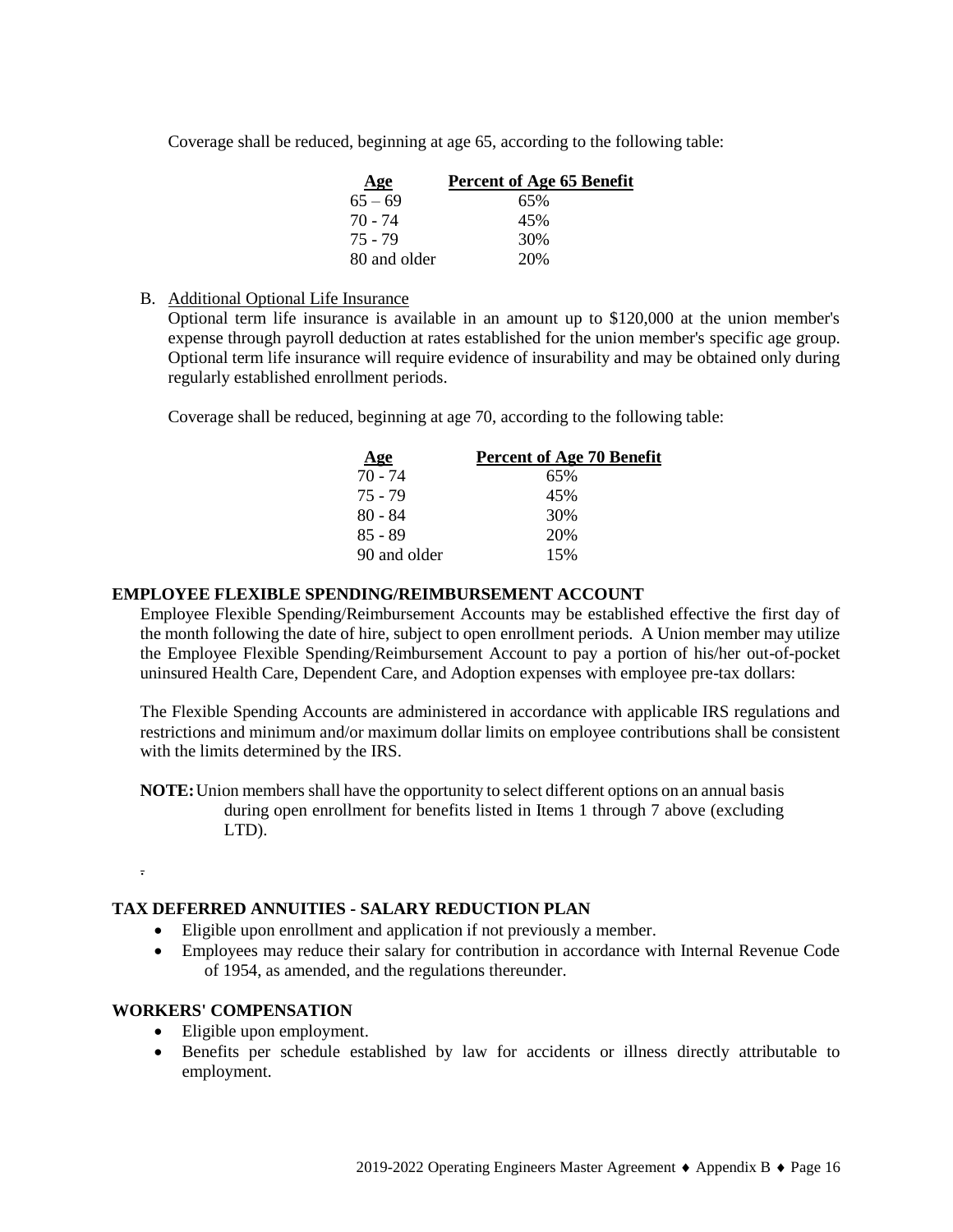Health insurance program (medical, dental, optical) shall be paid for each employee who is receiving workers' compensation, and his/her family, up to a maximum of two (2) years from the date the employee began receiving workers' compensation payments.

#### **SOCIAL SECURITY**

- Paid by the College and employee.
- Eligible upon employment; participation required.
- Retirement benefits available pursuant to enabling legislation.

#### **MICHIGAN PUBLIC SCHOOL EMPLOYEES RETIREMENT SYSTEM**

- Paid by the College with the MIPS portion paid by the employee.
- Eligibility as determined by enabling Legislation.
- Benefits based on years of service and average earnings.

#### **EMPLOYEE LIABILITY COVERAGE**

Coverage for job-connected liability situations.

#### **TUITION WAIVER**

Employees are eligible for tuition waiver upon employment. In addition, the spouse and dependent children residing with the full-time employee shall be eligible for a similar tuition grant.

Tuition grants for employees are limited to eight (8) credit hours in the Fall and Winter sessions and four (4) credit hours in the Summer I and four (4) credit hours in the Summer II session. Full-time tuition grants for spouses and dependent children are allowed.

Children of a deceased bargaining unit member shall be extended the above benefits until such child reaches the age of 25. The spouse, if any (as of the date of death), of a deceased bargaining unit member shall remain eligible for the tuition grant provided above for a period of six (6) years following the date of death. When the time periods specified above have been reached, the child and/or spouse shall receive tuition grant for those courses which have actually met, but shall not receive tuition grant for any course sections for which the spouse/child has merely registered.

Retired OCC Operating Engineers are eligible for a tuition waiver for one class (up to four (4) credits) each semester for six (6) years following the effective date of retirement, The spouse and dependent children of retired employees are not eligible for this benefit.

#### **TUITION REIMBURSEMENT**

The Board shall appropriate \$8,000 each year in its operating budget to be used to pay a bargaining unit member's tuition for coursework which satisfies all of the following conditions:

- Coursework or a program of study must be pertinent to the needs of the College and/or duties of the employee. The coursework or program of study must be taken at an accredited institution of higher education. The coursework must provide the employee with additional areas of competence. Employees have the option to receive prior approval of coursework by completing the Tuition Reimbursement Application and submitting it to the Supervisor for their signature before registering for courses that will be submitted for tuition reimbursement when they are completed.
- All coursework applied for under the Tuition Reimbursement Guidelines must normally be taken outside of regular work hours on the employee's own time. However, courses may be authorized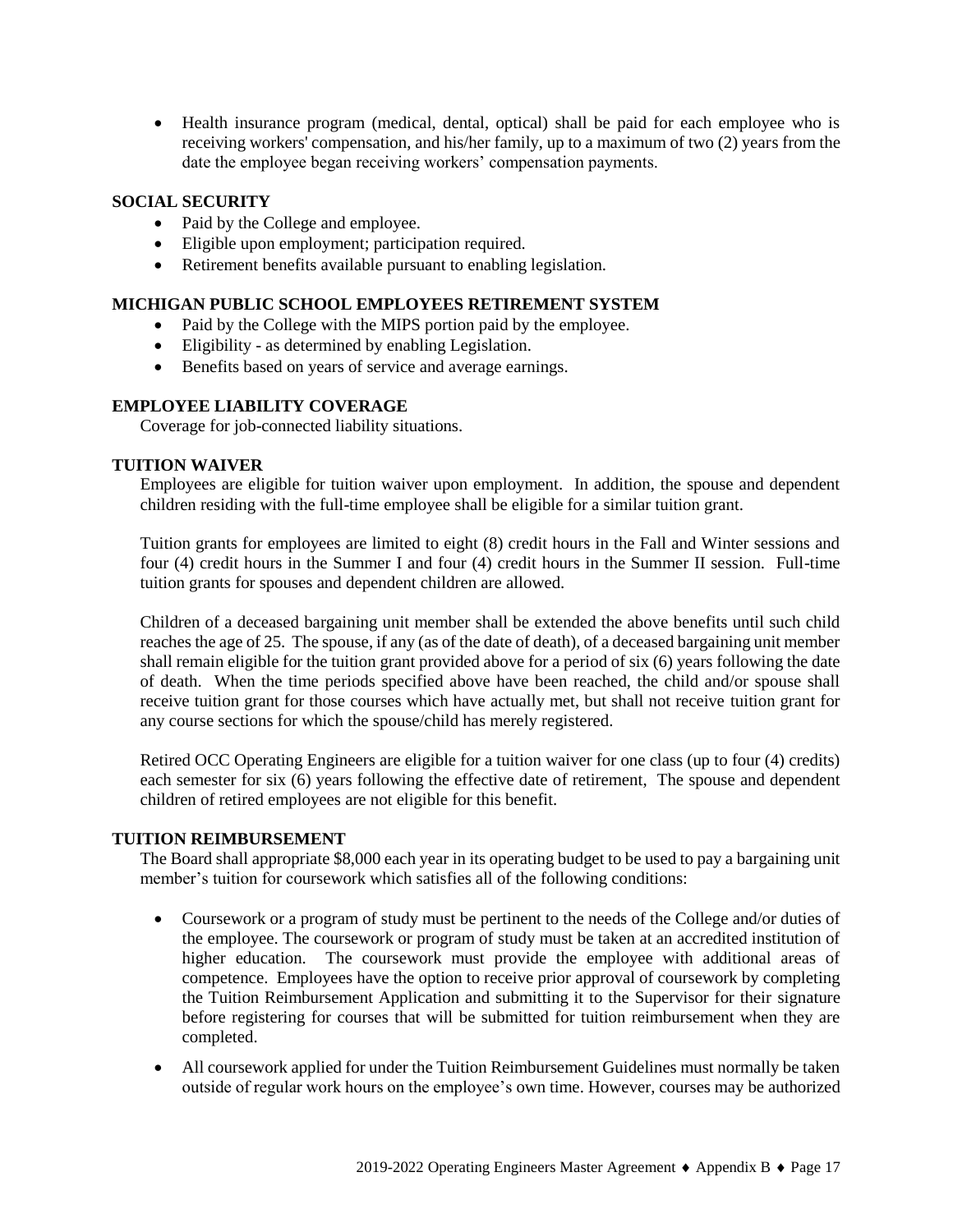during normal working hours if approved in writing by the immediate supervisor and the appropriate member of Chancellor's Cabinet.

- Reimbursement for certified classes offered by Local 324 Stationary Engineer Training Center would be the actual cost of the course/class up to \$400 per course/class up to a maximum reimbursement of \$3,000 per fiscal year.
- Reimbursement is for tuition and fees but does not include reimbursement for books or any other related expenses.
- Employees applying for tuition reimbursement must provide to the Vice Chancellor for Human Resources a completed tuition reimbursement application, a completed check request, an official grade report/or copy and receipt for tuition and fees paid in order to receive any reimbursement under their plan of work. Such courses must have grade(s) of a "B" or higher and the courses must be completed within the academic year.
- Incomplete ("I") grades must be made up within the same or following academic year in order to receive reimbursement. Incomplete grades not made up in the same or following academic year shall not be eligible for reimbursement in future years.
- Continuing education courses will be reimbursed only if a grade is awarded.

The tuition reimbursement period will be for the fiscal year (July 1 to June 30).

The maximum total of tuition and fees paid to any individual will be \$400 per credit hour or up to a maximum of \$4,000 per fiscal year. If tuition and fees are less than \$400 per credit hour, reimbursement will be for the amount of the actual receipt.

Courses at other colleges and universities that are equivalent to Oakland Community College classes are not eligible for tuition reimbursement.

Receipts and official/or copy of grade report with check request must be submitted within thirty (30) days of course completion. Wherein possible, reimbursement will be made twenty (20) days following submission of official grade report/or copy and valid tuition receipt.

Each employee will receive, in full, their requested tuition and fee reimbursement amounts according to the guidelines listed above and subject to the maximum fees shown above.

#### **LIBRARY PRIVILEGES**

Eligible upon employment; amount of benefit is the use of any of the Oakland Community College library facilities.

#### **CLOTHING ALLOWANCE**

At the beginning of each fiscal year, full-time bargaining unit employees shall receive \$1,500 to purchase appropriate clothing as determined by management.

#### **STAFF DEVELOPMENT**

Each bargaining unit member shall complete staff development activities as directed by his/her supervisor. Failure of any employee to complete staff development activities as directed by the supervisor shall constitute just cause for disciplinary action.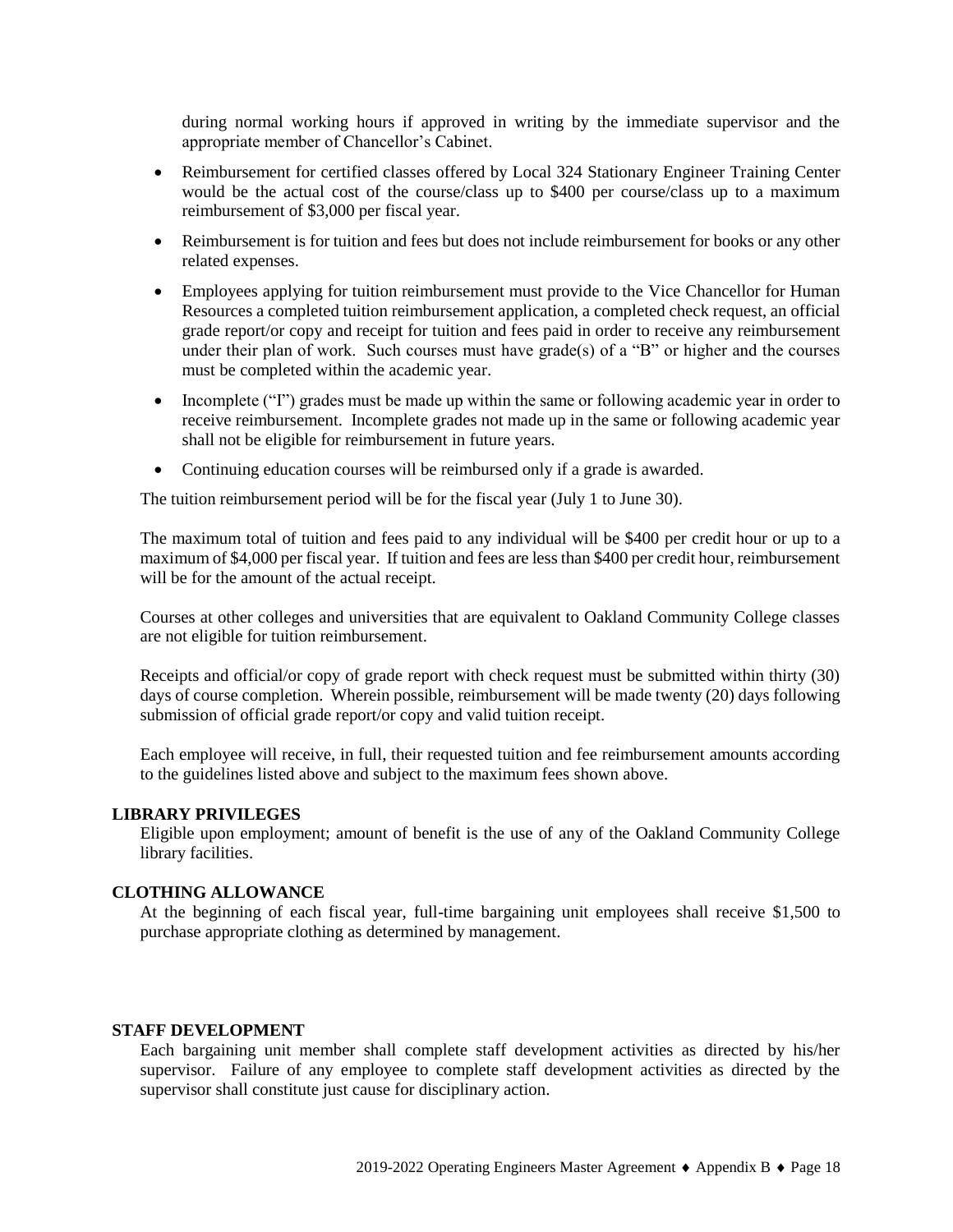#### **SECURITY IDENTIFICATION CARDS**

Each bargaining unit member will be required to wear a photo identification card issued by the College during working hours.

#### **VOLUNTARY BENEFITS**

The college shall provide, at its sole discretion, a Voluntary Benefits program to include, but not limited to, supplemental life, pet insurance, and critical illness. Voluntary Benefit offers will be decided by the employer**.**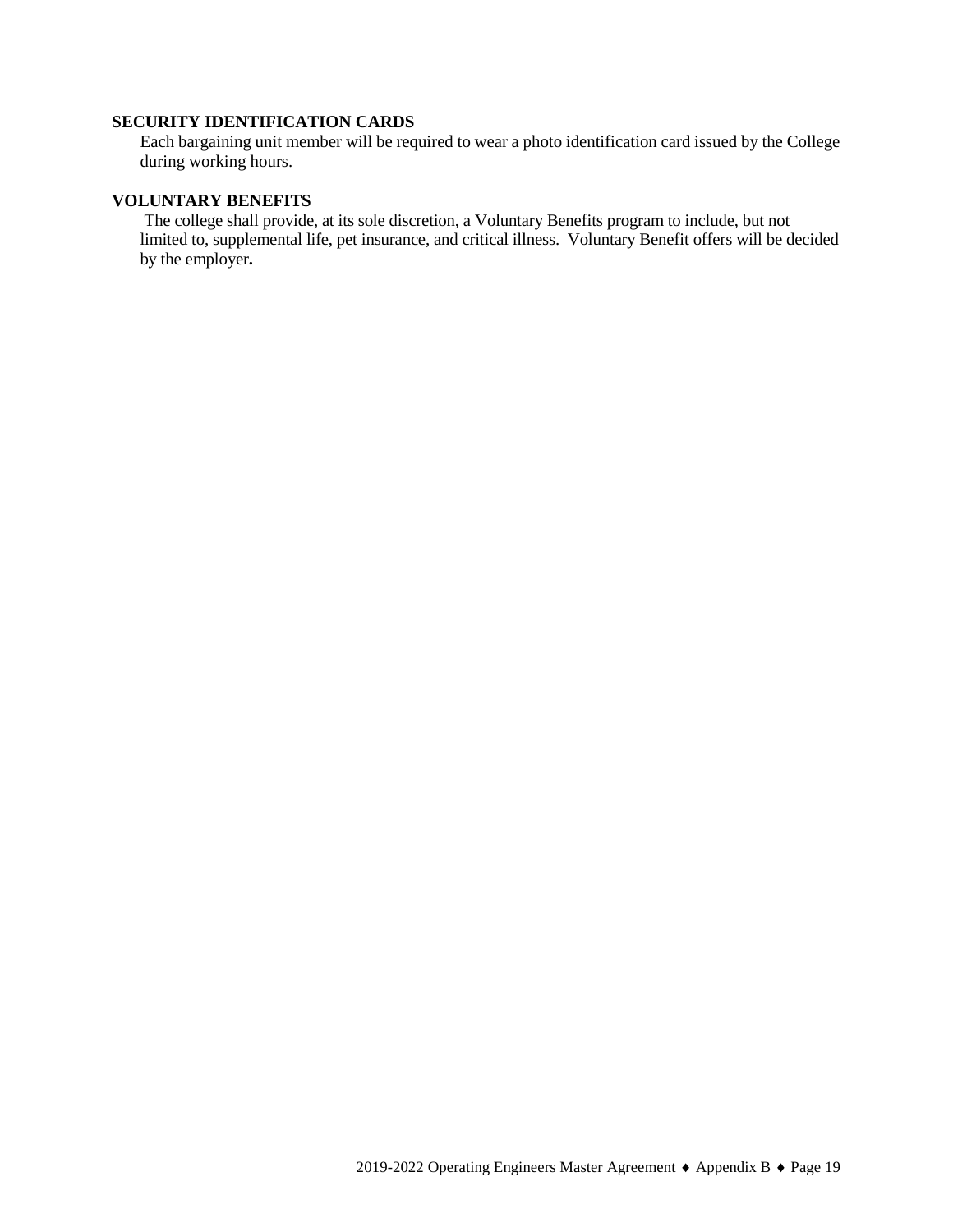#### **APPENDIX C-1**

#### **2019 WINTER CLOSEDOWN**

The parties agree as follows:

- 1) There will be a winter closedown from Saturday, December 21, 2019 through Wednesday, January 1, 2020.
- 2) The winter closedown shall consist of the following calendar dates:

| Day       | Date        | Designation     |
|-----------|-------------|-----------------|
| Saturday  | December 21 | Saturday        |
| Sunday    | December 22 | Sunday          |
| Monday    | December 23 | <b>Work Day</b> |
| Tuesday   | December 24 | Holiday         |
| Wednesday | December 25 | Holiday         |
| Thursday  | December 26 | Work Day        |
| Friday    | December 27 | Work Day        |
| Saturday  | December 28 | Saturday        |
| Sunday    | December 29 | Sunday          |
| Monday    | December 30 | Work Day        |
| Tuesday   | December 31 | Holiday         |
| Wednesday | January 1   | Holiday         |
| Thursday  | January 2   | Return to Work  |
|           |             |                 |

- 3) For full-time employees, four (4) scheduled work days during the winter closedown shall be charged to any one of the options listed below:
	- A. Two (2) vacation days, plus two (2) days of paid time from the College.
	- B. Two (2) personal business days, plus two (2) days of paid time from the College.
	- C. Any combination of A and B.
	- D. All four (4) days taken without pay, with the understanding that the days would not be considered scheduled work days for the purpose of determining eligibility for holiday pay.
- 4) Employees scheduled to work during the winter closedown must receive written authorization from their immediate supervisor and the appropriate member of Chancellor's Cabinet no later than December 1 of each year. An equal number of hours will be added to the employee's vacation bank for all hours worked during the winter closedown. These vacation hours will not affect the pay or the hours charged for the option selected by the employee as provided in #3 above.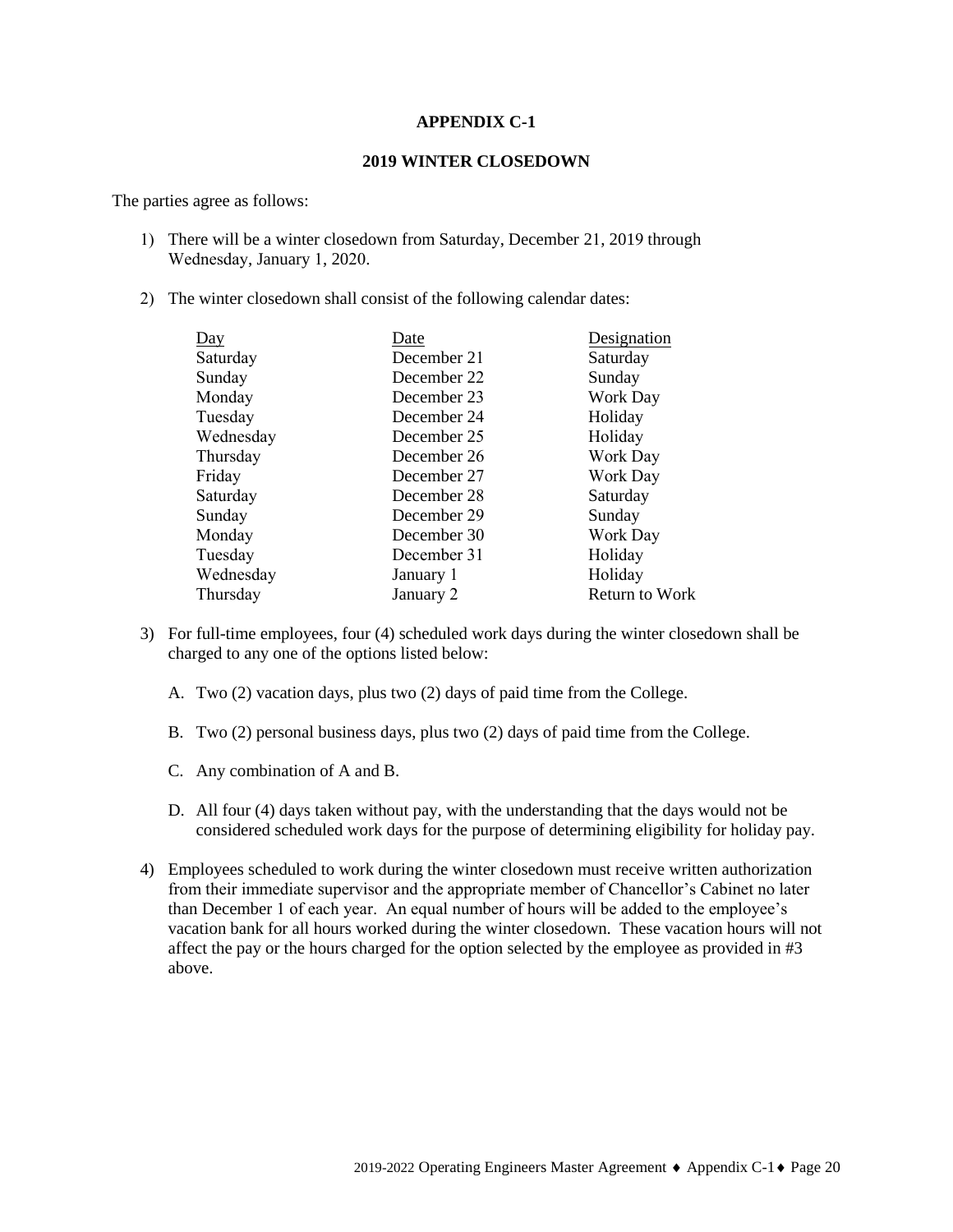### **APPENDIX C-2 2020 Winter Closedown**

The parties agree as follows:

- 1) There will be a winter closedown from Wednesday, December 23, 2020 through Monday, January 4, 2021.
- 2) The winter closedown shall consist of the following calendar dates:

| Day       | Date        | Designation           |
|-----------|-------------|-----------------------|
| Wednesday | December 23 | <b>Work Day</b>       |
| Thursday  | December 24 | Holiday               |
| Friday    | December 25 | Holiday               |
| Saturday  | December 26 | Saturday              |
| Sunday    | December 27 | Sunday                |
| Monday    | December 28 | <b>Work Day</b>       |
| Tuesday   | December 29 | <b>Work Day</b>       |
| Wednesday | December 30 | <b>Work Day</b>       |
| Thursday  | December 31 | Holiday               |
| Friday    | January 1   | Holiday               |
| Saturday  | January 2   | Saturday              |
| Sunday    | January 3   | Sunday                |
| Monday    | January 4   | <b>Return to Work</b> |
|           |             |                       |

- 3) For full-time employees four (4) scheduled work days during the winter closedown shall be charged to any one of the options listed below:
	- a. Two (2) vacation days, plus two (2) days of paid time from the College.
	- b. Two (2) personal business days, plus two (2) days of paid time from the College.
	- c. Any combination of A and B.
	- d. All four (4) days taken without pay, with the understanding that the days would not be considered scheduled work days for the purpose of determining eligibility for holiday pay.
- 4) Employees scheduled to work during the winter closedown must receive written authorization from their immediate supervisor and the appropriate member of the Chancellor's Cabinet no later than December 1 of each year. An equal number of hours will be added to the employee's vacation bank for all hours worked during the winter closedown. These vacation hours will not affect the pay or the hours charged for the option selected by the employee as provided in #3 above.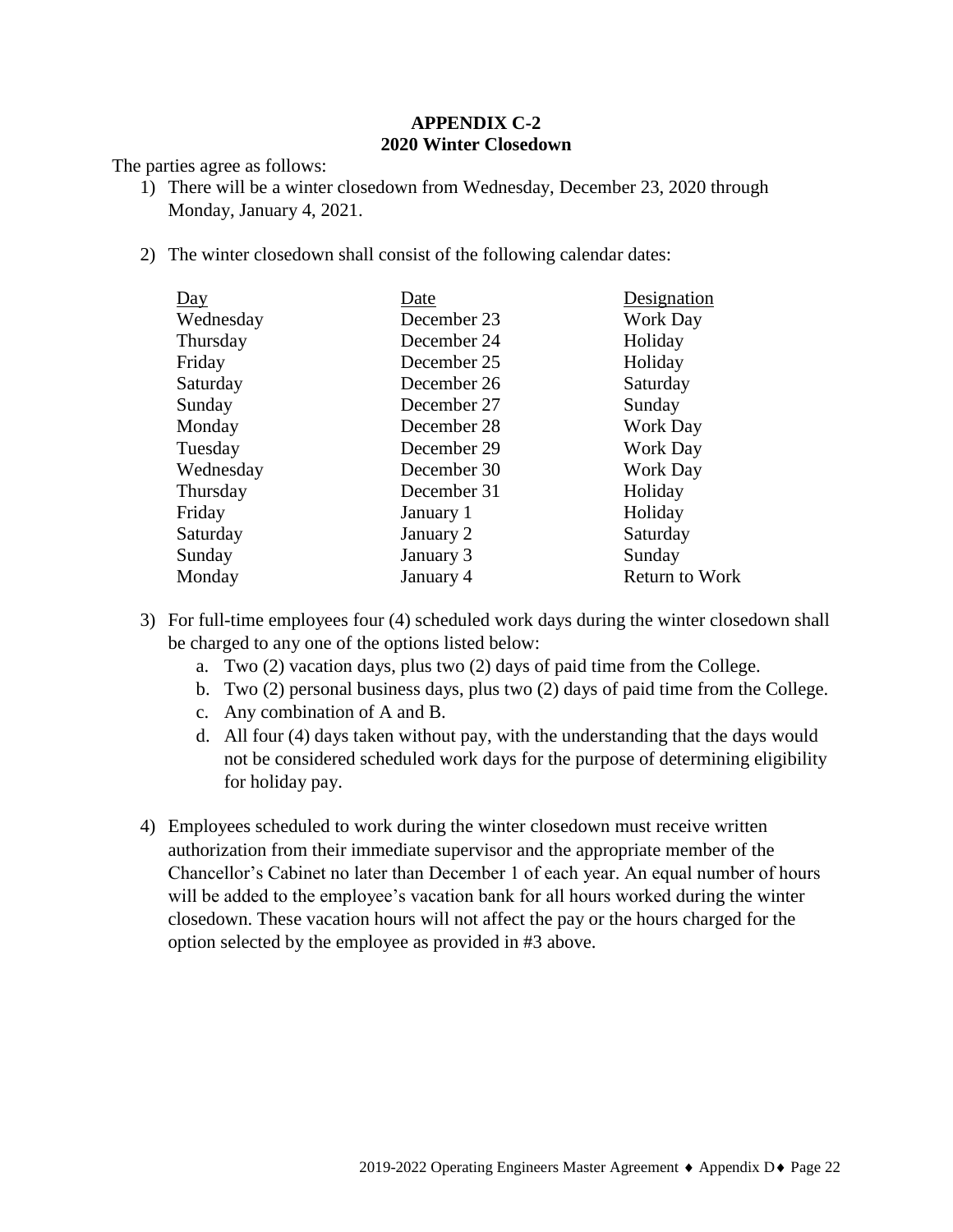## **APPENDIX C-3 2021 Winter Closedown**

The parties agree as follows:

- 5) There will be a winter closedown from Wednesday, December 22, 2021 through Monday, January 3, 2022.
- 6) The winter closedown shall consist of the following calendar dates:

| Day       | Date        | Designation           |
|-----------|-------------|-----------------------|
| Wednesday | December 22 | Work Day              |
| Thursday  | December 23 | Holiday               |
| Friday    | December 24 | Holiday               |
| Saturday  | December 25 | Saturday              |
| Sunday    | December 26 | Sunday                |
| Monday    | December 27 | Work Day              |
| Tuesday   | December 28 | Work Day              |
| Wednesday | December 29 | Work Day              |
| Thursday  | December 30 | Holiday               |
| Friday    | December 31 | Holiday               |
| Saturday  | January 1   | Saturday              |
| Sunday    | January 2   | Sunday                |
| Monday    | January 3   | <b>Return to Work</b> |
|           |             |                       |

- 7) For full-time employees four (4) scheduled work days during the winter closedown shall be charged to any one of the options listed below:
	- a. Two (2) vacation days, plus two (2) days of paid time from the College.
	- b. Two (2) personal business days, plus two (2) days of paid time from the College.
	- c. Any combination of A and B.
	- d. All four (4) days taken without pay, with the understanding that the days would not be considered scheduled work days for the purpose of determining eligibility for holiday pay.
- 8) Employees scheduled to work during the winter closedown must receive written authorization from their immediate supervisor and the appropriate member of the Chancellor's Cabinet no later than December 1 of each year. An equal number of hours will be added to the employee's vacation bank for all hours worked during the winter closedown. These vacation hours will not affect the pay or the hours charged for the option selected by the employee as provided in #3 above.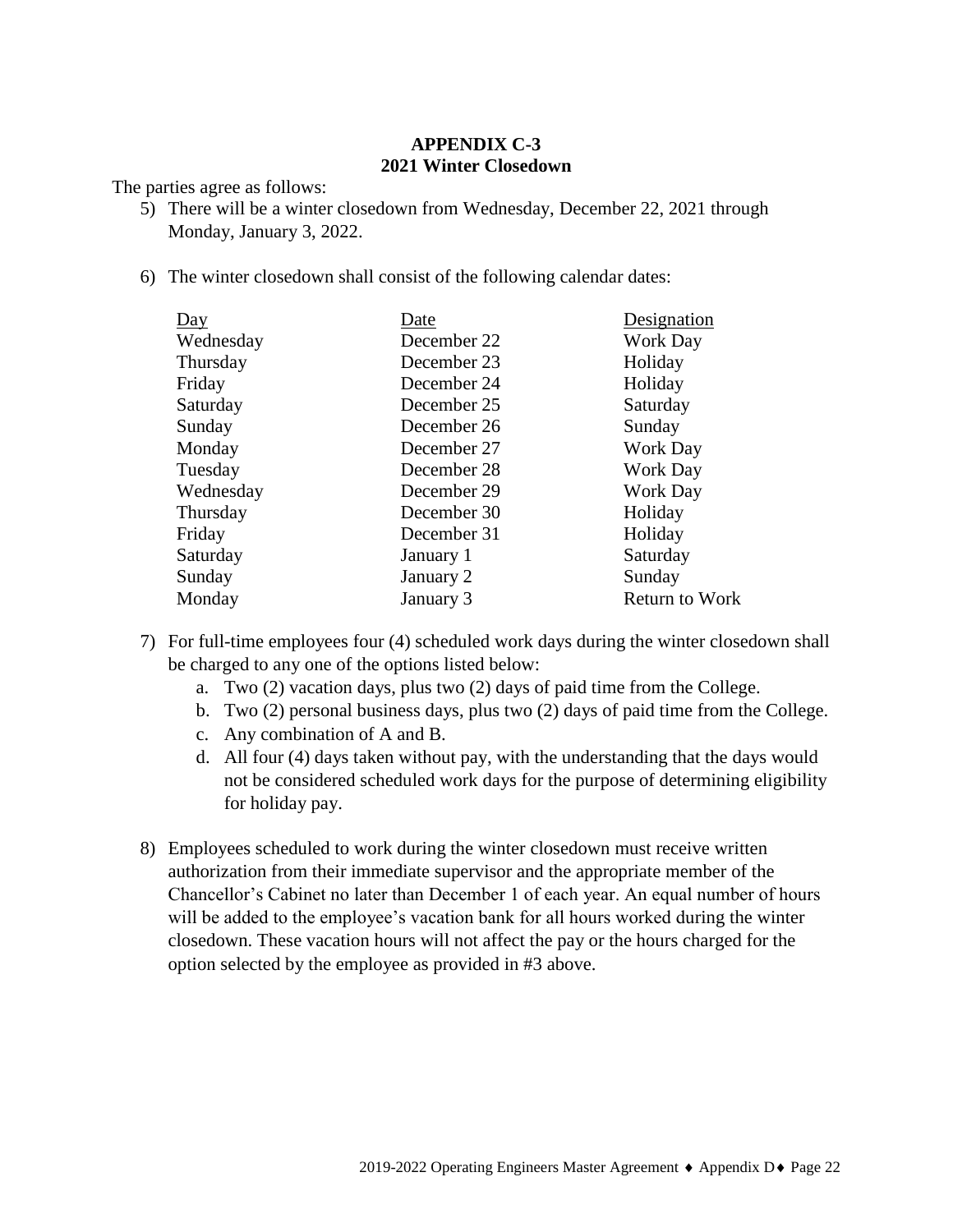

## **Fact Sheet #28: The Family and Medical Leave Act**

The Family and Medical Leave Act (FMLA) entitles eligible employees of covered employers to take unpaid, job-protected leave for specified family and medical reasons. This fact sheet provides general information about which employers are covered by the FMLA, when employees are eligible and entitled to take FMLA leave, and what rules apply when employees take FMLA leave.

## **COVERED EMPLOYERS**

The FMLA only applies to employers that meet certain criteria. A **covered employer** is a:

- Private-sector employer, with 50 or more employees in 20 or more workweeks in the current or preceding calendar year, including a joint employer or successor in interest to a covered employer;
- Public agency, including a local, state, or Federal government agency, regardless of the number of employees it employs; or
- Public or private elementary or secondary school, regardless of the number of employees it employs.

## **ELIGIBLE EMPLOYEES**

Only eligible employees are entitled to take FMLA leave. An **eligible employee** is one who:

- Works for a *covered employer*;
- Has worked for the employer for at least *12 months*;
- Has at least *1,250 hours* of service for the employer during the 12 month period immediately preceding the leave\*; and
- Works at a location where the employer has at least *50 employees within 75 miles*.

\* Special hours of service eligibility requirements apply to airline flight crew employees. *See* Fact [Sheet](http://www.dol.gov/whd/regs/compliance/whdfs28j.htm) 28J: Special Rules for Airline Flight Crew [Employees under](http://www.dol.gov/whd/regs/compliance/whdfs28j.htm) the Family and Medical Leave Act.

The 12 months of employment do not have to be consecutive. That means any time previously worked for the same employer (including seasonal work) could, in most cases, be used to meet the 12-month requirement. If the employee has a break in service that lasted seven years or more, the time worked prior to the break will not count *unless* the break is due to service covered by the Uniformed Services Employment and Reemployment Rights Act (USERRA), or there is a written agreement, including a collective bargaining agreement, outlining the employer's intention to rehire the employee after the break in service. *See* ["FMLA Special Rules for](http://www.dol.gov/whd/fmla/userra.htm) Returning Reservists".

## **LEAVE ENTITLEMENT**

Eligible employees may take up to **12 workweeks** of leave in a 12-month period for one or more of the following reasons: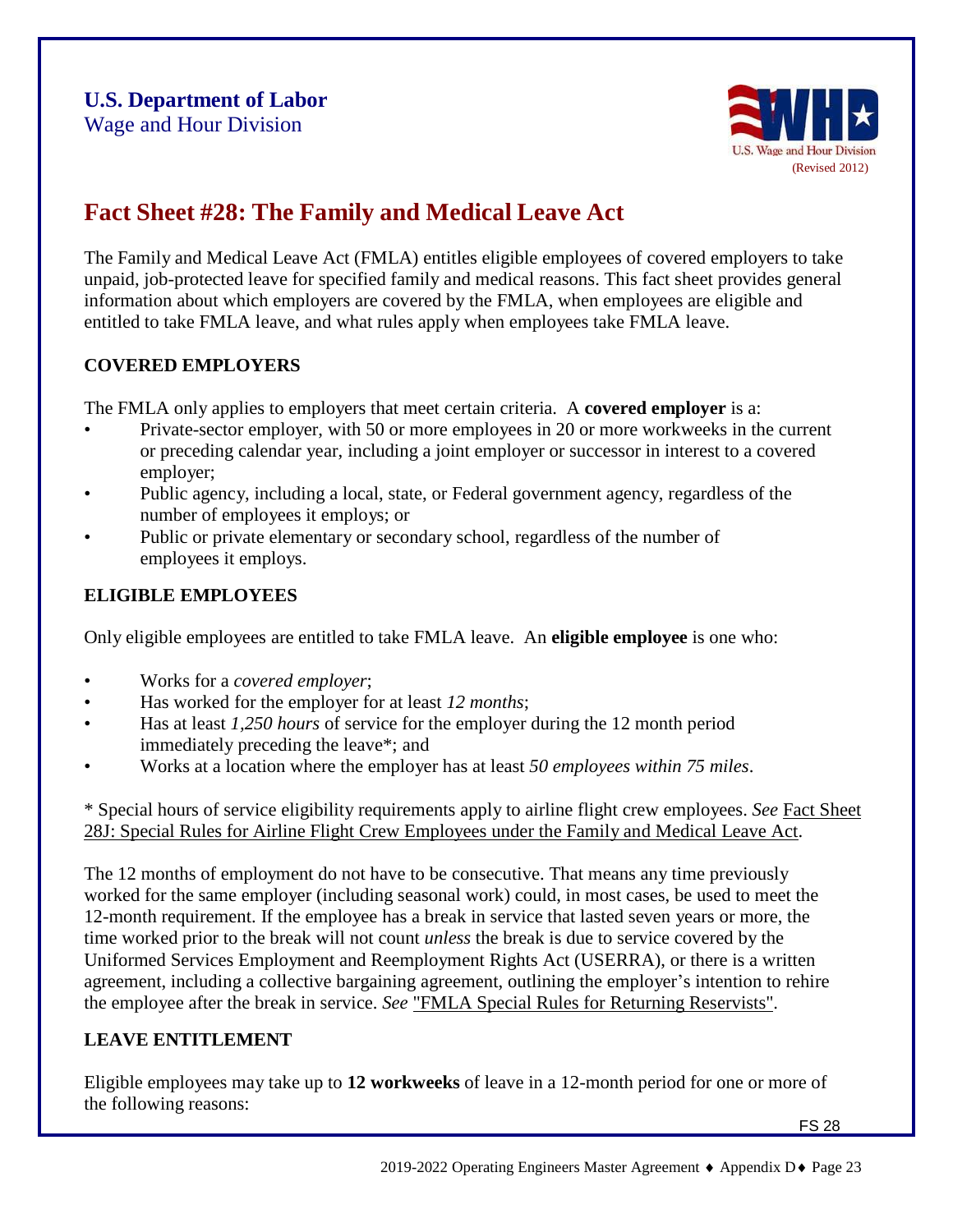- The birth of a son or daughter or placement of a son or daughter with the employee for adoption or foster care;
- To care for a spouse, son, daughter, or parent who has a serious health condition;
- For a serious health condition that makes the employee unable to perform the essential functions of his or her job; or
- For any qualifying exigency arising out of the fact that a spouse, son, daughter, or parent is a military member on covered active duty or call to covered active duty status.

An eligible employee may also take up to **26 work weeks** of leave during a "single 12-month period" to care for a covered service member with a serious injury or illness, when the employee is the spouse, son, daughter, parent, or next of kin of the service member. The "single 12-month period" for military caregiver leave is different from the 12-month period used for other FMLA leave reasons. *See* [Fact](http://www.dol.gov/whd/regs/compliance/whdfs28f.htm) [Sheets 28F: Qualifying](http://www.dol.gov/whd/regs/compliance/whdfs28f.htm) Reasons under the FMLA and 28M: The Military Family Leave [Provisions](http://www.dol.gov/whd/regs/compliance/whdfs28m.htm) under the [FMLA.](http://www.dol.gov/whd/regs/compliance/whdfs28m.htm)

Under some circumstances, employees may take FMLA leave on an intermittent or reduced schedule basis. That means an employee may take leave in separate blocks of time or by reducing the time he or she works each day or week for a single qualifying reason. When leave is needed for planned medical treatment, the employee must make a reasonable effort to schedule treatment so as not to unduly disrupt the employer's operations. If FMLA leave is for the birth, adoption, or foster placement of a child, use of intermittent or reduced schedule leave requires the employer's approval.

Under certain conditions, employees may choose, or employers may require employees, to "substitute" (run concurrently) accrued paid leave, such as sick or vacation leave, to cover some or all of the FMLA leave period. An employee's ability to substitute accrued paid leave is determined by the terms and conditions of the employer's normal leave policy.

## **NOTICE**

Employees must comply with their employer's usual and customary requirements for requesting leave and provide enough information for their employer to reasonably determine whether the FMLA may apply to the leave request. Employees generally must request leave 30 days in advance when the need for leave is foreseeable. When the need for leave is foreseeable less than 30 days in advance or is unforeseeable, employees must provide notice as soon as possible and practicable under the circumstances.

When an employee seeks leave for a FMLA-qualifying reason for the first time, the employee need not expressly assert FMLA rights or even mention the FMLA. If an employee later requests additional leave for the same qualifying condition, the employee must specifically reference either the qualifying reason for leave or the need for FMLA leave. *See* [Fact Sheet 28E: Employee](http://www.dol.gov/whd/regs/compliance/whdfs28e.htm) Notice Requirements [under](http://www.dol.gov/whd/regs/compliance/whdfs28e.htm) the [FMLA](http://www.dol.gov/whd/regs/compliance/whdfs28e.htm) .

Covered employers must:

- (1) Post a notice explaining rights and responsibilities under the FMLA (and may be subject to a civil money penalty of up to \$110 for willful failure to post);
- (2) Include information about the FMLA in their employee handbooks or provide information to new employees upon hire;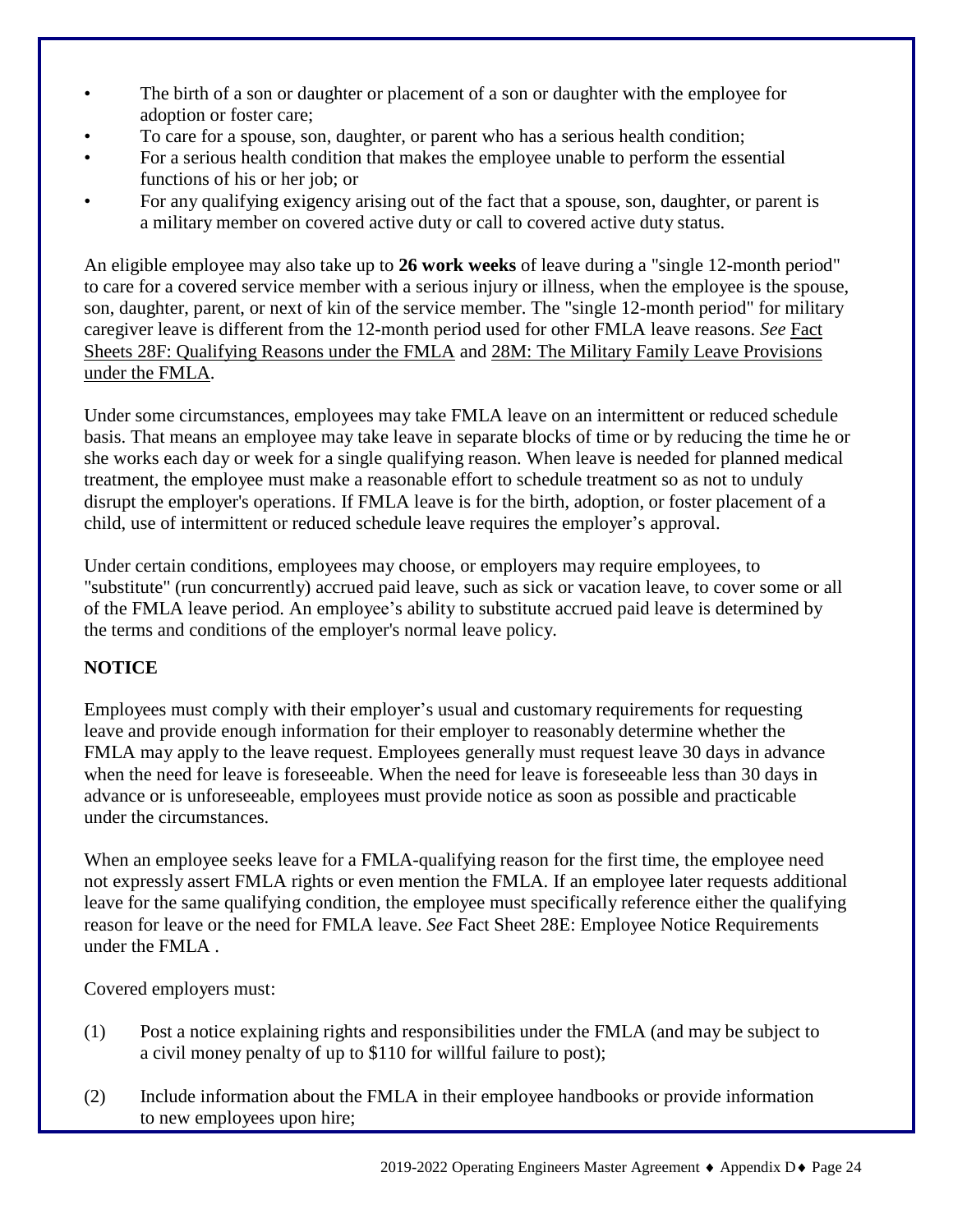- (3) When an employee requests FMLA leave or the employer acquires knowledge that leave may be for a FMLA-qualifying reason, provide the employee with notice concerning his or her eligibility for FMLA leave and his or her rights and responsibilities under the FMLA; and
- (4) Notify employees whether leave is designated as FMLA leave and the amount of leave that will be deducted from the employee's FMLA entitlement.

*See* Fact Sheet 28D: Employer Notice [Requirements under](http://www.dol.gov/whd/regs/compliance/whdfs28d.htm) the FMLA.

## **CERTIFICATION**

When an employee requests FMLA leave due to his or her own serious health condition or a covered family member's serious health condition, the employer may require certification in support of the leave from a health care provider. An employer may also require second or third medical opinions (at the employer's expense) and periodic recertification of a serious health condition. *See* Fact [Sheet](http://www.dol.gov/whd/regs/compliance/whdfs28g.htm) 28G: Certification of a Serious Health Condition under the FMLA. For information on certification requirements for military family leave, *See* Fact Sheet [28M\(c\):](http://www.dol.gov/whd/regs/compliance/whdfs28mc.htm) Qualifying Exigency Leave under the FMLA; Fact Sheet [28M\(a\):](http://www.dol.gov/whd/regs/compliance/whdfs28ma.htm) Military Caregiver Leave for a Current Service member under the FMLA; and [Fact Sheet 28M\(b\):](http://www.dol.gov/whd/regs/compliance/whdfs28mb.htm) Military Caregiver Leave for a Veteran under the FMLA.

## **JOB RESTORATION AND HEALTH BENEFITS**

Upon return from FMLA leave, an employee must be restored to his or her original job or to an equivalent job with equivalent pay, benefits, and other terms and conditions of employment. An employee's use of FMLA leave cannot be counted against the employee under a "no-fault" attendance policy. Employers are also required to continue group health insurance coverage for an employee on FMLA leave under the same terms and conditions as if the employee had not taken leave. *See* [Fact](http://www.dol.gov/whd/regs/compliance/whdfs28a.htm) [Sheet](http://www.dol.gov/whd/regs/compliance/whdfs28a.htm) [28A: Employee](http://www.dol.gov/whd/regs/compliance/whdfs28a.htm) Protections under the Family and Medical Leave Act .

## **OTHER PROVISIONS**

Special rules apply to employees of local education agencies. Generally, these rules apply to intermittent or reduced schedule FMLA leave or the taking of FMLA leave near the end of a school term.

Salaried executive, administrative, and professional employees of covered employers who meet the Fair Labor Standards Act (FLSA) criteria for exemption from minimum wage and overtime under the FLSA regulations, 29 CFR Part 541, do not lose their FLSA-exempt status by using any unpaid FMLA leave. This special exception to the "salary basis" requirements for FLSA's exemption extends only to an eligible employee's use of FMLA leave.

## **ENFORCEMENT**

It is unlawful for any employer to interfere with, restrain, or deny the exercise of or the attempt to exercise any right provided by the FMLA. It is also unlawful for an employer to discharge or discriminate against any individual for opposing any practice, or because of involvement in any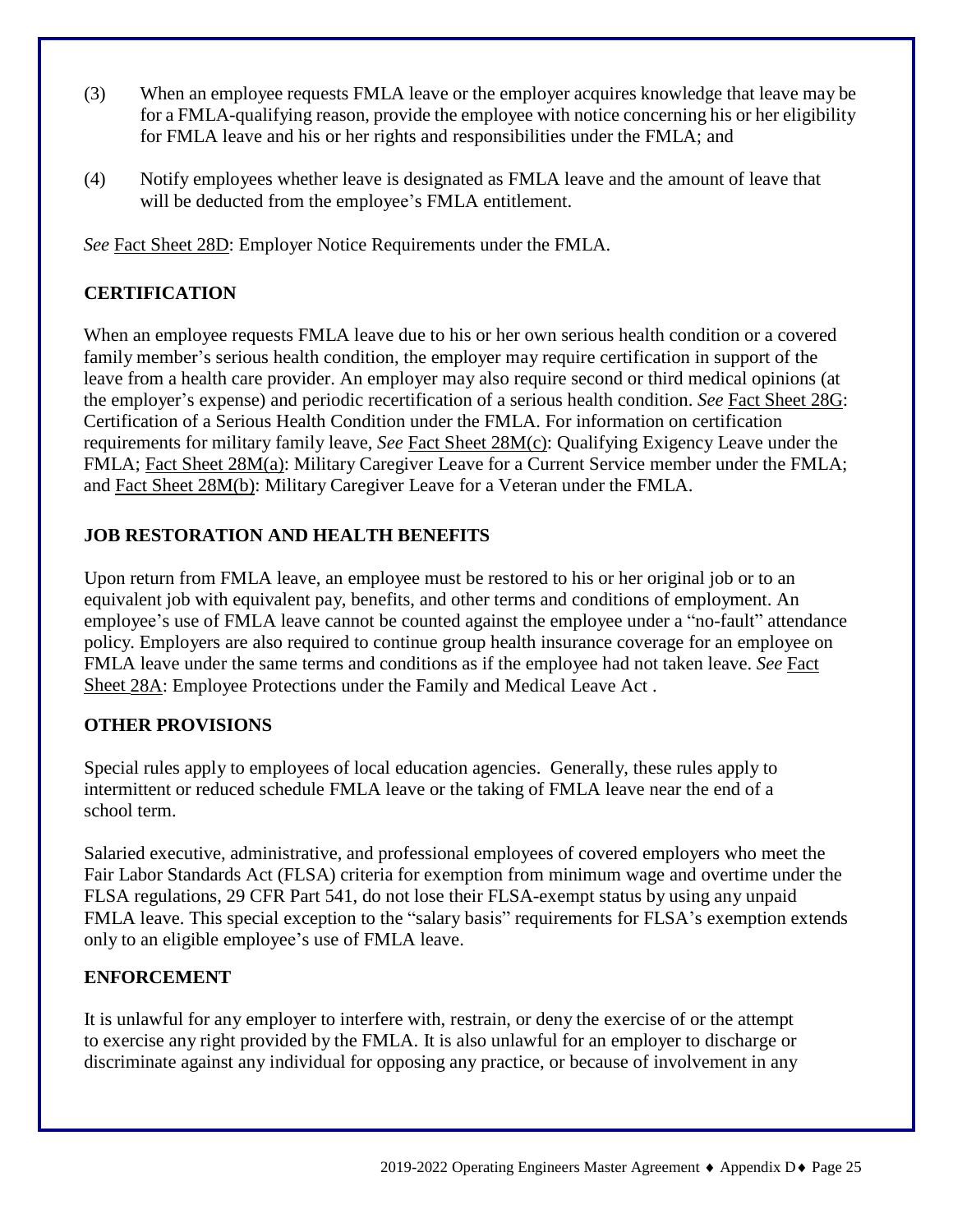proceeding, related to the FMLA. *See* Fact Sheet [77B: Protections for](http://www.dol.gov/whd/regs/compliance/whdfs77b.htm) Individuals under the [FMLA](http://www.dol.gov/whd/regs/compliance/whdfs77b.htm) . The Wage and Hour Division is responsible for administering and enforcing the FMLA for most employees. Most federal and certain congressional employees are also covered by the law but are subject to the jurisdiction of the U.S. Office of Personnel Management or Congress. If you believe that your rights under the FMLA have been violated, you may file a complaint with the Wage and Hour Division or file a private lawsuit against your employer in court.

#### **For additional information, visit our Wage and Hour Division Website: [U.S. Wage and Hour Division](http://www.wagehour.dol.gov/) and/or call our toll-free information and helpline, available 8 a.m. to 5 p.m. in your time zone, 1-866-4-USWAGE (1-866-487-9243).**

This publication is for general information and is not to be considered in the same light as official statements of position contained in the regulations.

## **U.S. Department of Labor** Frances Perkins Building 200 Constitution Avenue, NW Washington,

DC 20210 **1-866-4-USWAGE** TTY: 1-866-487-9243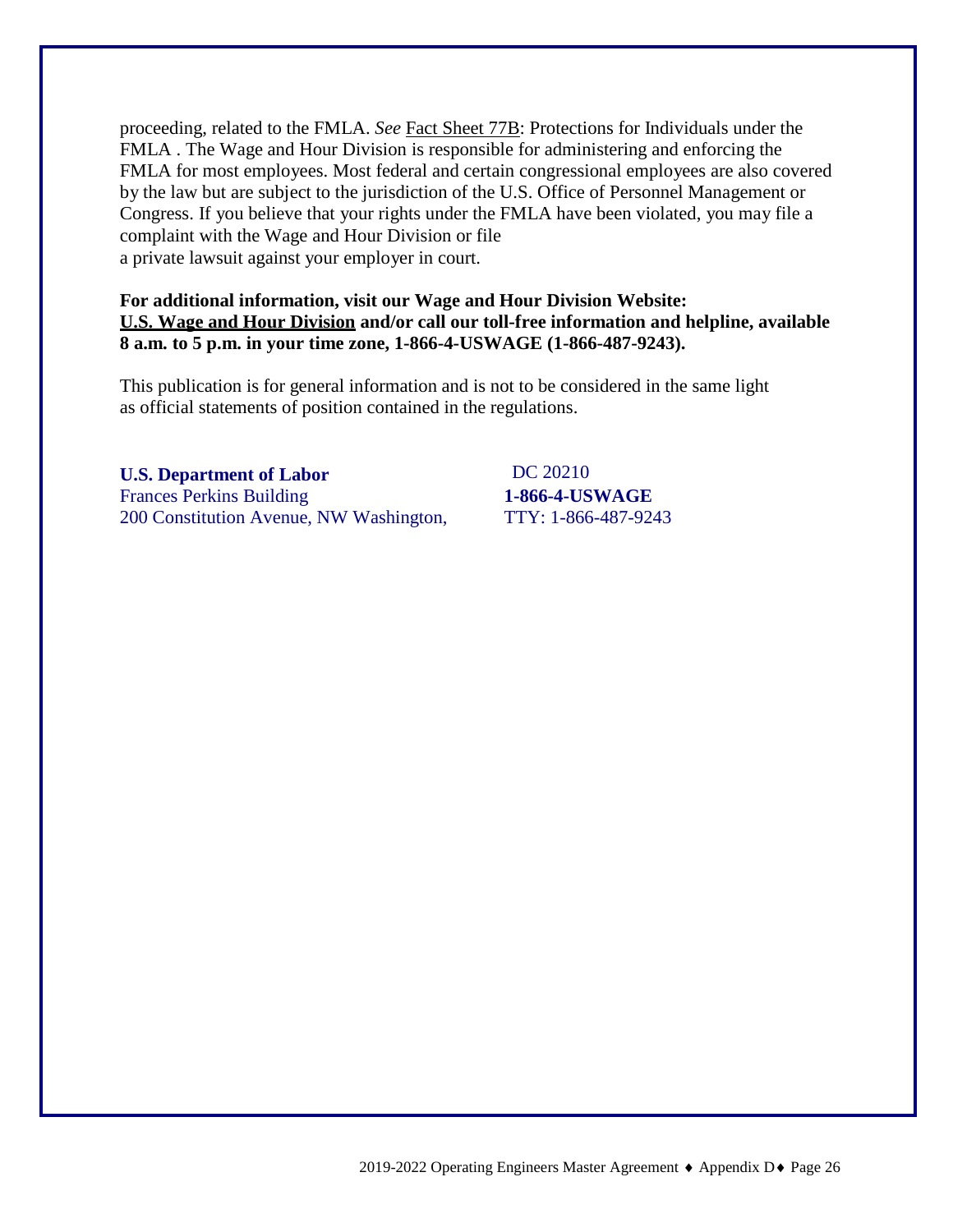## **INDEX**

## $\mathbf{A}$

| Appendices                         |  |
|------------------------------------|--|
|                                    |  |
|                                    |  |
|                                    |  |
| Family and Medical Leave Act 23-26 |  |
|                                    |  |
|                                    |  |

## $\, {\bf B}$

## $\mathbf C$

|--|--|--|--|--|

## $\mathbf{D}$

## $\mathbf E$

|--|

## $\mathbf F$

| Family & Medical Leave Act |  |
|----------------------------|--|
|                            |  |
|                            |  |

## $\mathbf G$

|--|

## $\mathbf H$

## $\overline{I}$

## $\mathbf{J}$

## $\mathbf L$

| Leaves of Absence with Pay |  |
|----------------------------|--|
|                            |  |
|                            |  |
|                            |  |
|                            |  |
|                            |  |
|                            |  |
|                            |  |
|                            |  |
| Life Insurance             |  |
|                            |  |
|                            |  |
|                            |  |
|                            |  |
|                            |  |

## $\mathbf M$

## $\mathbf 0$

|--|--|

## $\mathbf P$